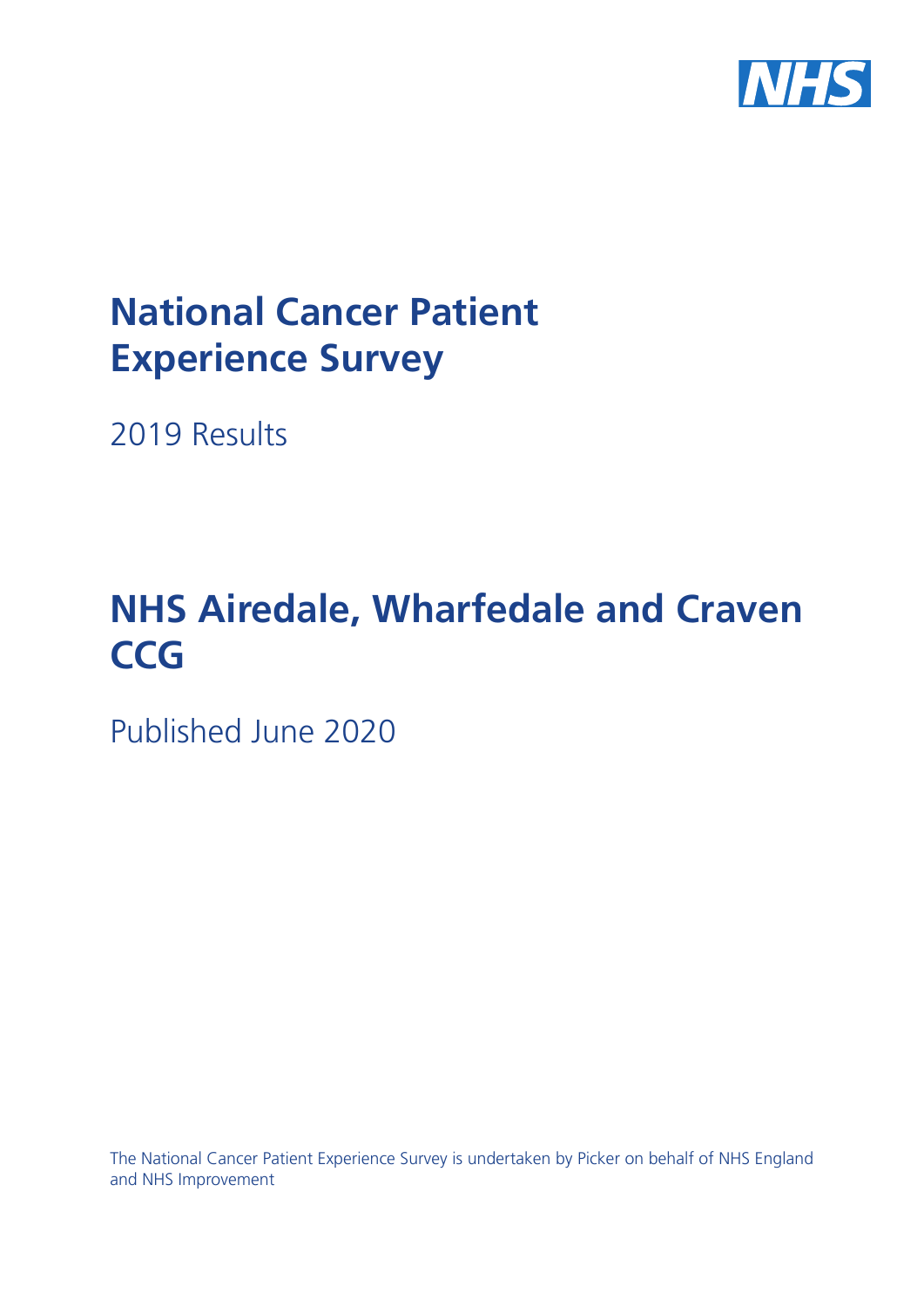# **Executive Summary** Case Mix Adjusted scores

#### **Cancer Dashboard Questions**

The following seven questions are included in phase 1 of the Cancer Dashboard developed by Public Health England and NHS England:

Q61. Patient's average rating of care scored from very poor to very good

| $\Omega$ | $\overline{2}$                                                | 3 | 4 | 5 | 6 | 7 | 8   | 9 | 10                                                                                            |
|----------|---------------------------------------------------------------|---|---|---|---|---|-----|---|-----------------------------------------------------------------------------------------------|
|          |                                                               |   |   |   |   |   | 8.8 |   |                                                                                               |
|          |                                                               |   |   |   |   |   |     |   | Q18. Patient definitely involved as much as they wanted in decisions about care and treatment |
|          |                                                               |   |   |   |   |   |     |   | Q19. Patient given the name of a CNS who would support them through their treatment           |
| 82%      | Q20. Patient found it very or quite easy to contact their CNS |   |   |   |   |   |     |   |                                                                                               |
|          |                                                               |   |   |   |   |   |     |   | Q39. Patient always felt they were treated with respect and dignity while in hospital         |
|          | leaving hospital                                              |   |   |   |   |   |     |   | Q41. Hospital staff told patient who to contact if worried about condition or treatment after |
| 64%      | treatment                                                     |   |   |   |   |   |     |   | Q55. General practice staff definitely did everything they could to support patient during    |

### **Questions Outside Expected Range**

|                                                                                   |            | Case Mix Adiusted Scores   |                            |                   |
|-----------------------------------------------------------------------------------|------------|----------------------------|----------------------------|-------------------|
|                                                                                   | 2019 Score | Lower<br>Expected<br>Range | Upper<br>Expected<br>Range | National<br>Score |
| $\sqrt{Q}$ . Saw GP once or twice before being told they needed to go to hospital | 85%        | 73%                        | 85%                        | 79%               |

|                                                                                                                          |            | Case Mix Adjusted Scores   |                            |                   |
|--------------------------------------------------------------------------------------------------------------------------|------------|----------------------------|----------------------------|-------------------|
|                                                                                                                          | 2019 Score | Lower<br>Expected<br>Range | Upper<br>Expected<br>Range | National<br>Score |
| O17. Patient definitely told about side effects that could affect them in the future                                     | 50%        | 50%                        | 63%                        | 57%               |
| $\sqrt{Q51}$ . Hospital staff definitely gave family or someone close all the information needed to<br>help care at home | 51%        | 53%                        | 67%                        | 60%               |
| Q59. Patient felt length of time for attending clinics and appointments for cancer was about<br>right                    | 54%        | 62%                        | 77%                        | 69%               |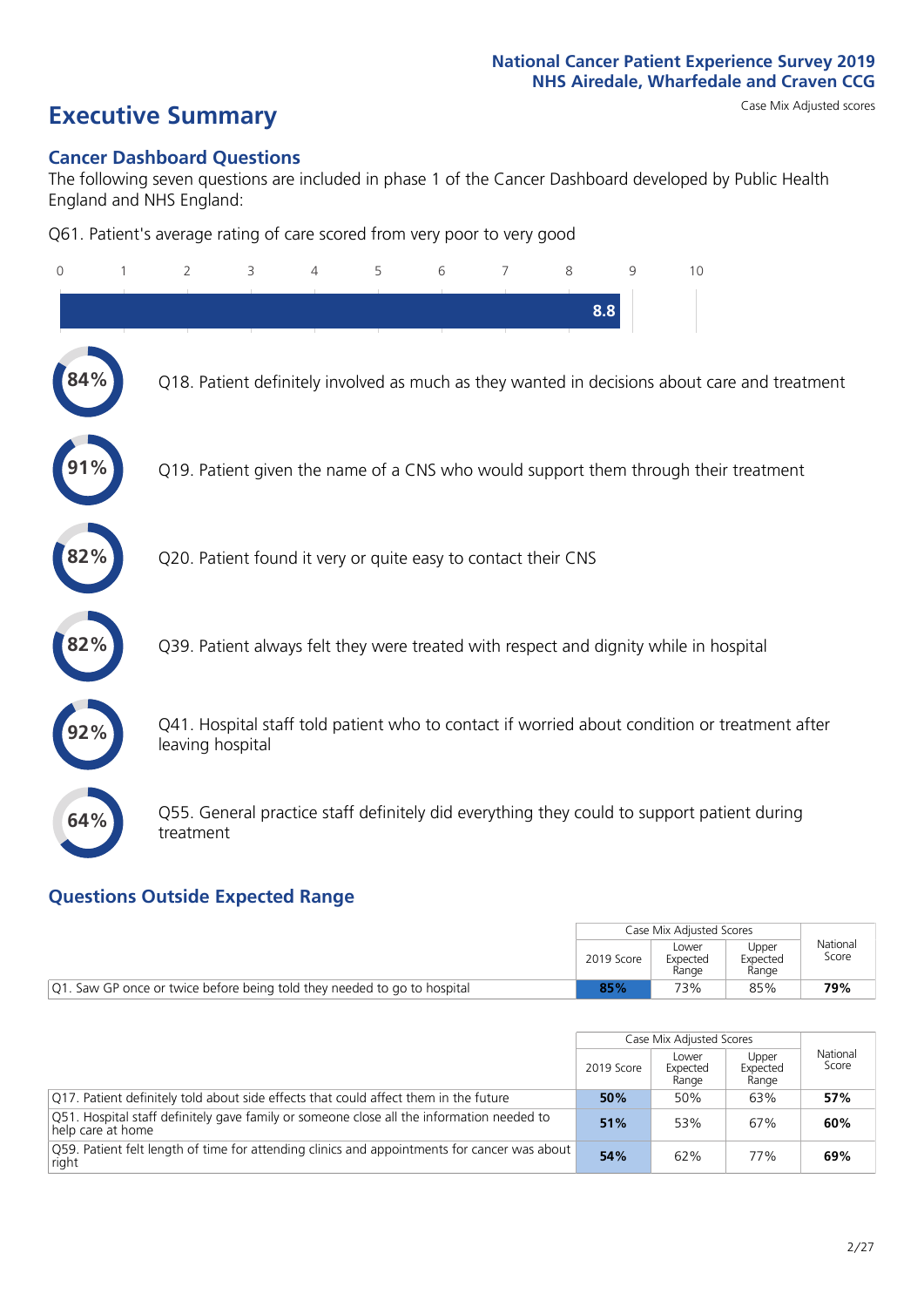# **Introduction**

The National Cancer Patient Experience Survey 2019 is the ninth iteration of the survey first undertaken in 2010. It has been designed to monitor national progress on cancer care; to provide information to drive local quality improvements; to assist commissioners and providers of cancer care; and to inform the work of the various charities and stakeholder groups supporting cancer patients.

The survey was overseen by a national Cancer Patient Experience Advisory Group. This Advisory Group set the principles and objectives of the survey programme and guided questionnaire development. The survey was commissioned and managed by NHS England. The survey provider, Picker, is responsible for designing, running and analysing the survey.

The 2019 survey involved 143 NHS Trusts. Out of 111,366 people, 67,858 people responded to the survey, yielding a response rate of 61%.

# **Methodology**

#### **Eligibility, fieldwork and survey methods**

The sample for the survey included all adult (aged 16 and over) NHS patients, with a confirmed primary diagnosis of cancer, discharged from an NHS Trust after an inpatient episode or day case attendance for cancer related treatment in the months of April, May and June 2019. The fieldwork for the survey was undertaken between December 2019 and March 2020.

As in the previous four years, the survey used a mixed mode methodology. Questionnaires were sent by post, with two reminders where necessary, but also included an option to complete the questionnaire online. A Freephone helpline and email was available for respondents to opt out, ask questions about the survey, enable them to complete their questionnaire over the phone and provide access to a translation and interpreting facility for those whose first language was not English.

#### **Case-mix adjustment**

Both unadjusted and adjusted scores are presented in this report. Case-mix adjusted scores allows us to account for the impact that differing patient populations might have on results. By using the case-mix adjusted estimates we can obtain a greater understanding of how a CCG is performing given their patient population. The factors taken into account in this case-mix adjustment are gender, age, ethnic group, deprivation, and tumour group.

#### **Scoring methodology**

Fifty-two questions from the questionnaire are scored as these questions relate directly to patient experience. For all but one question (Q61), scores are presented as the percentage of positive responses out of all scored responses. For Q61, respondents rate their overall care on a scale of 0 to 10, of which the average was calculated for this question's presented score. The percentages in this report have been rounded to the nearest percentage point. Therefore, in some cases the figures do not appear to add up to 100%.

#### **Statistical significance**

In the reporting of 2019 results, appropriate statistical tests have been undertaken to identify unadjusted scores for which the change over time is 'statistically significant'. Thirty-seven scored questions in 2019 have been compared with those of 2018 and a statistically significant change between the two years has been reported where identified.

For the scored questions that are comparable beyond 2018, statistically significant change over the five years has also been reported where identified. A statistically significant difference means that the change in the result is very unlikely to have occurred by sampling variation.

#### **Suppression**

#### **Question-level suppression**

For scores where the base size per question is  $<$ 21, the score will be suppressed and replaced with an asterisk (\*). The base size will include neutral response options.

#### **Double suppression**

If any group within a particular sub-group breakdown (such as the tumour group breakdown) has <21 responses, then the figure for this particular group is suppressed and replaced with an asterisk (\*). If there is only one group within the sub-group breakdown that has <21 respondents, and is therefore suppressed, the group with the next lowest number of respondents is also supressed and replaced with an asterisk (\*) (regardless if it is greater than or less than 21).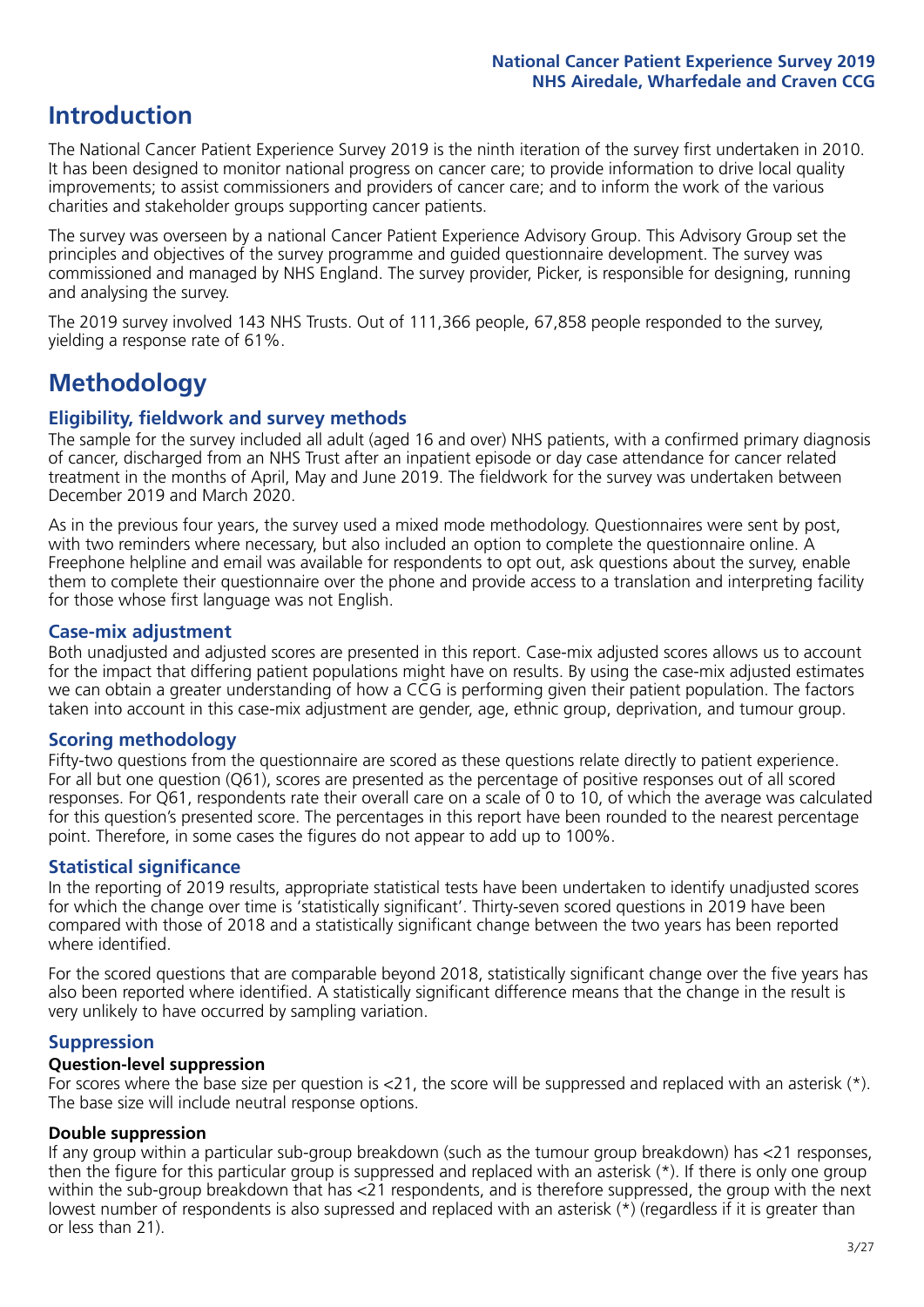# **Understanding the results**

This report shows how this CCG scored for each question in the survey, compared with national results and previous year's results. It is aimed at helping individual CCGs to understand their performance and identify areas for local improvement. Below is a description of the type of results presented within this report and how to understand them.

#### **Expected range charts**

The expected range charts in this report show a bar with the lowest and highest score received for each question nationally. Within this bar, an expected range is given (in grey) and a black diamond represents the actual score for this CCG.

CCGs whose score is above the upper limit of the expected range (in the dark blue) are positive outliers, with a score statistically significantly higher than the national mean. This indicates that the CCG performs better than what CCGs of the same size and demographics are expected to perform. The opposite is true if the score is below the lower limit of the expected range (in the light blue); these are negative outliers. For scores within the expected range (in the grey), the score is what we would expect given the CCG's size and demographics.

#### **Comparability tables**

The comparability tables show the 2018 and 2019 unadjusted scores for this CCG for each scored question. If there is a significant change from 2018 and 2019 or overall from 2015 to 2019, an arrow will be presented for the direction of change. The adjusted 2019 score will also be presented for each scored question along with the lower and upper expected range and national score. Scores above the upper limit of the expected range will be highlighted dark blue, scores below the lower limit of the expected range will be highlighted light blue, and scores within the lower and upper limit of the expected ranges will be highlighted grey.

#### **Tumour type tables**

The tumour type tables show the unadjusted scores for each scored question for each of the 13 tumour groups. The national score for that tumour group is also shown. Unadjusted scores for the same tumour type across different CCGs may not be comparable, as they do not account for the impact that differing patient populations might have on results. Central nervous system is abbreviated as 'CNS' and lower gastrointestinal tract is abbreviated as 'LGT' throughout this report.

#### **Year on year charts**

The year on year charts show five columns representing the unadjusted scores of the last five years (2015, 2016, 2017, 2018 and 2019) for each scored question.

#### **Notes on specific questions**

Following the development phase of the 2019 survey, several changes were made to the questionnaire. Six scored questions were amended (Q5, Q18, Q30, Q35, Q56 and Q60) and one non-scored question (Q29) was amended that impacted the comparability of questions Q30 to Q41. Of all questions changed or impacted by change, only Q60 is presented with historical comparisons; though the results should be interpreted with caution.

#### **Unadjusted data and case-mix adjusted data**

Unadjusted data should be used to see the actual responses from patients relating to the CCG. Case-mix adjusted data, together with expected ranges, should be used to understand whether the results are significantly higher or lower than national results taking account of the patient mix.

### **Further information**

This research was carried out in accordance with the international standard for organisations conducting social research (accreditation to ISO20252:2012; certificate number GB08/74322). The 2019 survey data has been produced and published in line with the Code of Practice for Official Statistics.

For more information on the methodology, please see the Technical Document. It can be viewed along with the 2019 questionnaire and survey quidance on the website at [www.ncpes.co.uk](https://www.ncpes.co.uk/supporting-documents). For all other outputs at National, Trust, CCG and Cancer Alliance level, please see the PDF reports, Excel tables and dashboards at [www.ncpes.co.uk.](https://www.ncpes.co.uk/current-results)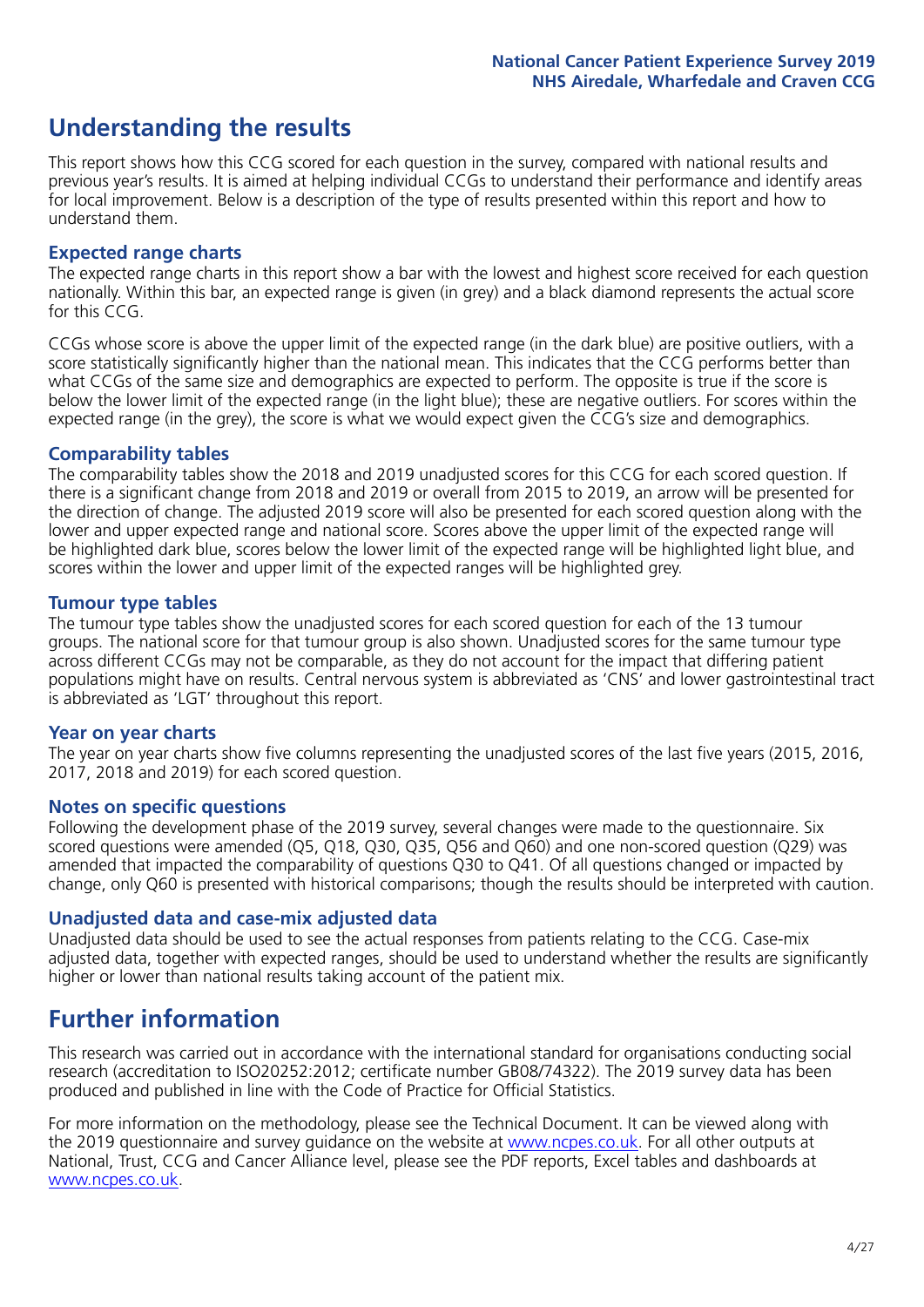### **Response Rate**

#### **Overall Response Rate**

232 patients responded out of a total of 352 patients, resulting in a response rate of 66%.

|          | Sample Size | Adjusted<br>Sample | Completed | Response Rate |
|----------|-------------|--------------------|-----------|---------------|
| CCG      | 393         | 352                | 232       | 66%           |
| National | 119,855     | 111.366            | 67,858    | 61%           |

#### **Respondents by Survey Type**

|                            | Number of<br>Respondents |
|----------------------------|--------------------------|
| Online                     | 14                       |
| Paper                      | 218                      |
| Phone                      | $\left( \right)$         |
| <b>Translation Service</b> |                          |

#### **Respondents by Tumour Group**

|                      | Number of<br>Respondents |
|----------------------|--------------------------|
| <b>Brain / CNS</b>   | 1                        |
| <b>Breast</b>        | 61                       |
| Colorectal / LGT     | 30                       |
| Gynaecological       | 11                       |
| Haematological       | 43                       |
| <b>Head and Neck</b> | 4                        |
| Lung                 | 12                       |
| Prostate             | 20                       |
| Sarcoma              | 3                        |
| Skin                 | 5                        |
| Upper Gastro         | 7                        |
| Urological           | 23                       |
| Other                | 12                       |

#### **Respondents by Age and Gender**

Respondents year of birth has been used to determine age. This information has been amalgamated into 8 age bands. The age and gender distribution for the CCG was as follows:

|        | Age 16-24 | Age 25-34 | Age 35-44 | Age 45-54 | Age 55-64 | Age 65-74 | Age 75-84 | Age 85+ | Total |
|--------|-----------|-----------|-----------|-----------|-----------|-----------|-----------|---------|-------|
| Male   |           |           |           |           | 18        | 36        | 30        |         | 94    |
| Female |           |           |           | 19        | 34        | 54        | 26        |         | 138   |
| Total  |           |           |           | 21        | 52        | 90        | 56        | 10      | 232   |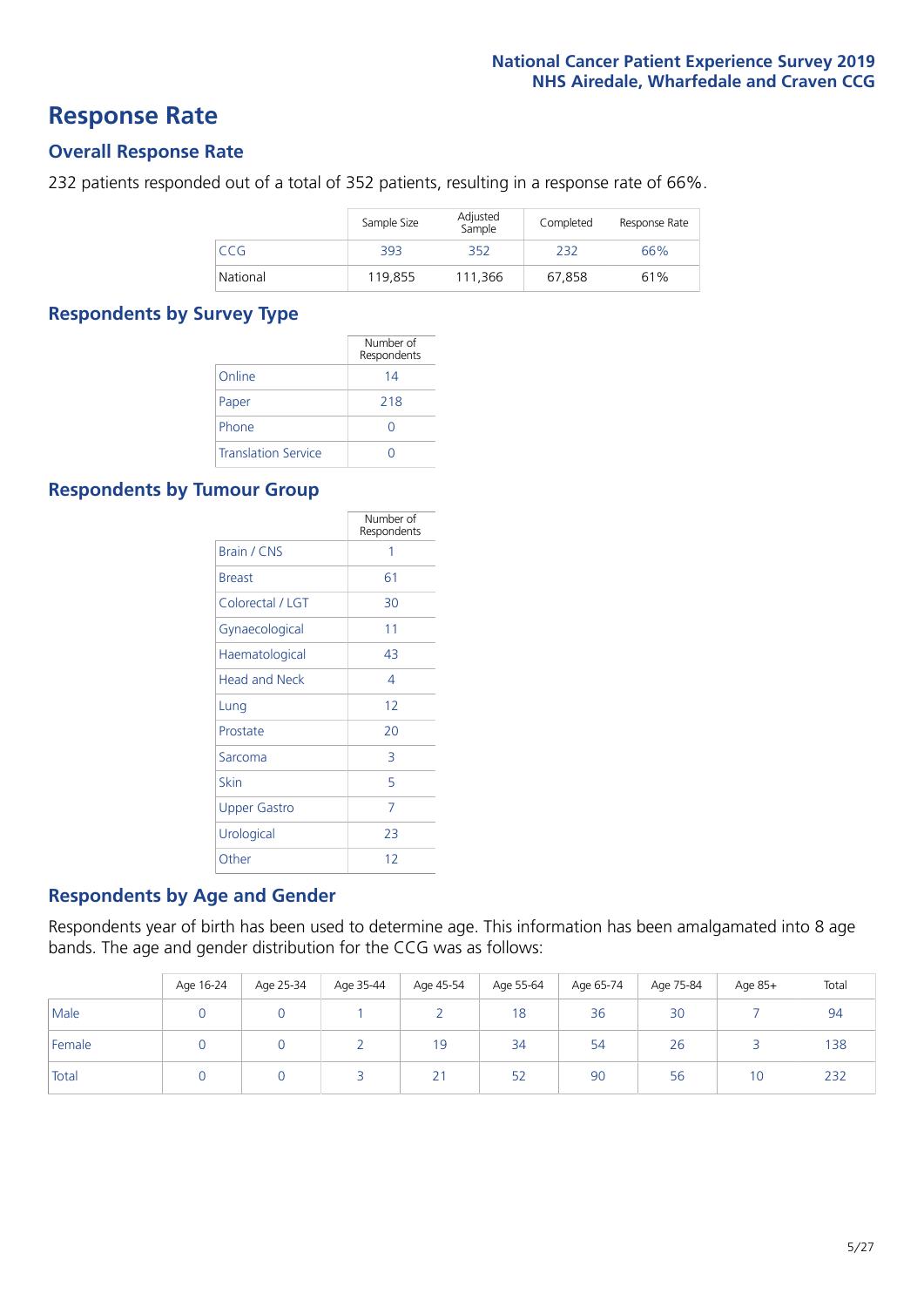# **Expected Range Charts**

| Lower Expected Range                                                                                                                                                                                                                                                                                                                                                                                                                                                                                                        | Average |       |     | Upper Expected Range |     |     |            |            |                          | Case Mix Adjusted Score |            |          |
|-----------------------------------------------------------------------------------------------------------------------------------------------------------------------------------------------------------------------------------------------------------------------------------------------------------------------------------------------------------------------------------------------------------------------------------------------------------------------------------------------------------------------------|---------|-------|-----|----------------------|-----|-----|------------|------------|--------------------------|-------------------------|------------|----------|
| <b>SEEING YOUR GP</b><br>Q1. Saw GP once or twice before being told they needed to go to<br>hospital<br>Q2. Patient thought they were seen as soon as necessary                                                                                                                                                                                                                                                                                                                                                             |         | $0\%$ | 10% | 20%                  | 30% | 40% | 50%        | 60%        | 70%                      | 80%<br>85%              | 88%        | 90% 100% |
| <b>DIAGNOSTIC TESTS</b><br>Q5. Received all the information needed about the test<br>Q6. The length of time waiting for the test to be done was about<br>right<br>Q7. Test results explained in completely understandable way                                                                                                                                                                                                                                                                                               |         | 0%    | 10% | 20%                  | 30% | 40% | 50%        | 60%        | 70%                      | 80%<br>82%              | 94%<br>92% | 90% 100% |
| <b>FINDING OUT WHAT WAS WRONG WITH YOU</b><br>Q10. Patient told they could bring a family member or friend when<br>first told they had cancer<br>Q11. Patient felt they were told sensitively that they had cancer<br>Q12. Patient completely understood the explanation of what was<br>wrong<br>Q13. Patient given easy to understand written information about<br>the type of cancer they had                                                                                                                             |         | 0%    | 10% | 20%                  | 30% | 40% | 50%        | 60%        | 70%<br>72%<br>73%<br>72% | 80%                     | 87%        | 90% 100% |
| <b>DECIDING THE BEST TREATMENT FOR YOU</b><br>Q14. Patient felt that treatment options were completely explained<br>Q15. Patient felt possible side effects were definitely explained in<br>an understandable way<br>Q16. Patient definitely given practical advice and support in dealing<br>with side effects of treatment<br>Q17. Patient definitely told about side effects that could affect<br>them in the future<br>Q18. Patient definitely involved as much as they wanted in<br>decisions about care and treatment |         | $0\%$ | 10% | 20%                  | 30% | 40% | 50%<br>50% | 60%<br>62% | 70%<br>68%               | 80%<br>81%<br>84%       |            | 90% 100% |
| <b>CLINICAL NURSE SPECIALIST (CNS)</b><br>Q19. Patient given the name of a CNS who would support them<br>through their treatment<br>Q20. Patient found it very or quite easy to contact their CNS<br>Q21. Patient got understandable answers to important questions<br>all or most of the time                                                                                                                                                                                                                              |         | $0\%$ | 10% | 20%                  | 30% | 40% | 50%        | 60%        | 70%                      | 80%<br>82%              | 91%<br>86% | 90% 100% |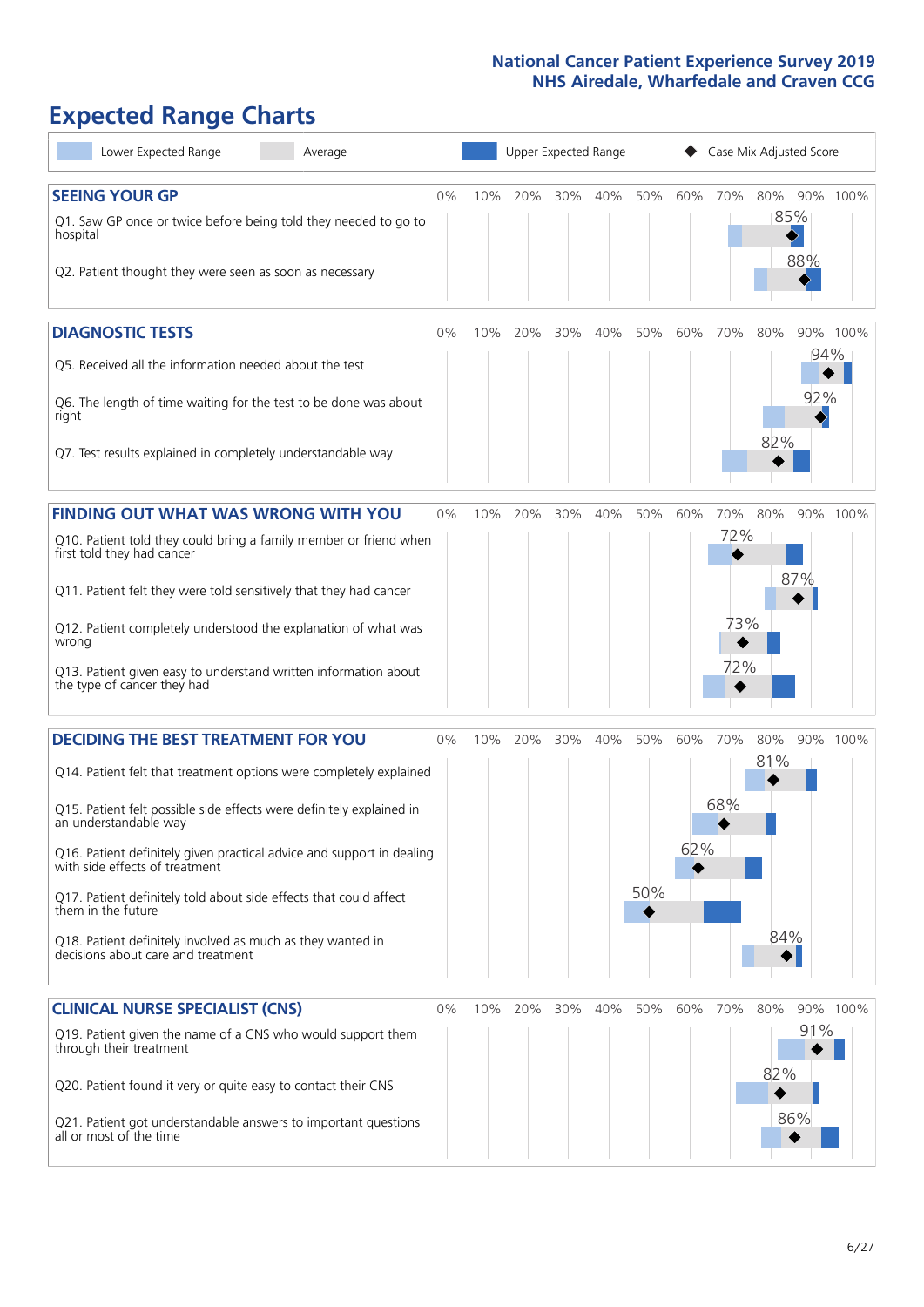# **Expected Range Charts**

| Lower Expected Range                                                                                                                                                                                            | Average |    |     |     |     | Upper Expected Range |     |     |     | Case Mix Adjusted Score |            |          |
|-----------------------------------------------------------------------------------------------------------------------------------------------------------------------------------------------------------------|---------|----|-----|-----|-----|----------------------|-----|-----|-----|-------------------------|------------|----------|
| <b>SUPPORT FOR PEOPLE WITH CANCER</b><br>Q22. Hospital staff gave information about support or self-help<br>groups for people with cancer<br>Q23. Hospital staff discussed or gave information about the impact |         | 0% | 10% | 20% | 30% | 40%                  | 50% | 60% | 70% | 80%                     | 88%<br>87% | 90% 100% |
| cancer could have on day to day activities<br>Q24. Hospital staff gave information on getting financial help or<br>possible benefits                                                                            |         |    |     |     |     |                      |     | 61% |     | 78%                     |            |          |
| Q25. Hospital staff told patient they could get free prescriptions                                                                                                                                              |         |    |     |     |     |                      |     |     |     |                         |            |          |
| <b>OPERATIONS</b>                                                                                                                                                                                               |         | 0% | 10% | 20% | 30% | 40%                  | 50% | 60% | 70% | 80%                     |            | 90% 100% |
| Q27. Beforehand, patient had all the information needed about the<br>operation                                                                                                                                  |         |    |     |     |     |                      |     |     |     |                         |            | 97%      |
| Q28. Afterwards, staff completely explained how operation had<br>gone in understandable way                                                                                                                     |         |    |     |     |     |                      |     |     |     | 84%                     |            |          |
|                                                                                                                                                                                                                 |         |    |     |     |     |                      |     |     |     |                         |            |          |
| <b>HOSPITAL CARE AS AN INPATIENT</b><br>Q30. Hospital staff didn't talk in front of patient as if patient wasn't<br>there                                                                                       |         | 0% | 10% | 20% | 30% | 40%                  | 50% | 60% | 70% | 80%<br>83%              |            | 90% 100% |
| Q31. Patient had confidence and trust in all doctors treating them                                                                                                                                              |         |    |     |     |     |                      |     |     |     | 80%                     |            |          |
| Q32. Patient's family or someone close definitely felt able to talk to<br>a doctor                                                                                                                              |         |    |     |     |     |                      |     |     | 67% |                         |            |          |
| Q33. Patient had confidence and trust in all the ward nurses<br>treating them                                                                                                                                   |         |    |     |     |     |                      |     |     | 74% |                         |            |          |
| Q34. Patient thought there were always or nearly always enough<br>nurses on duty to care for them                                                                                                               |         |    |     |     |     |                      |     | 60% |     |                         |            |          |
| Q35. All hospital staff asked patient what name they prefer to be<br>called by                                                                                                                                  |         |    |     |     |     |                      |     |     | 73% |                         |            |          |
| Q36. Patient always given enough privacy when discussing<br>condition or treatment                                                                                                                              |         |    |     |     |     |                      |     |     |     | 84%                     |            |          |
| Q37. Patient definitely found hospital staff to discuss worries or<br>fears during their inpatient visit                                                                                                        |         |    |     |     |     | 42%                  |     |     |     |                         |            |          |
| Q38. Hospital staff definitely did everything they could to help<br>control pain                                                                                                                                |         |    |     |     |     |                      |     |     |     | 80%                     |            |          |
| Q39. Patient always felt they were treated with respect and dignity<br>while in hospital                                                                                                                        |         |    |     |     |     |                      |     |     |     | 82%                     |            |          |
| Q40. Patient given clear written information about what should or<br>should not do after leaving hospital                                                                                                       |         |    |     |     |     |                      |     |     |     | 85%                     |            |          |
| Q41. Hospital staff told patient who to contact if worried about<br>condition or treatment after leaving hospital                                                                                               |         |    |     |     |     |                      |     |     |     |                         | 92%        |          |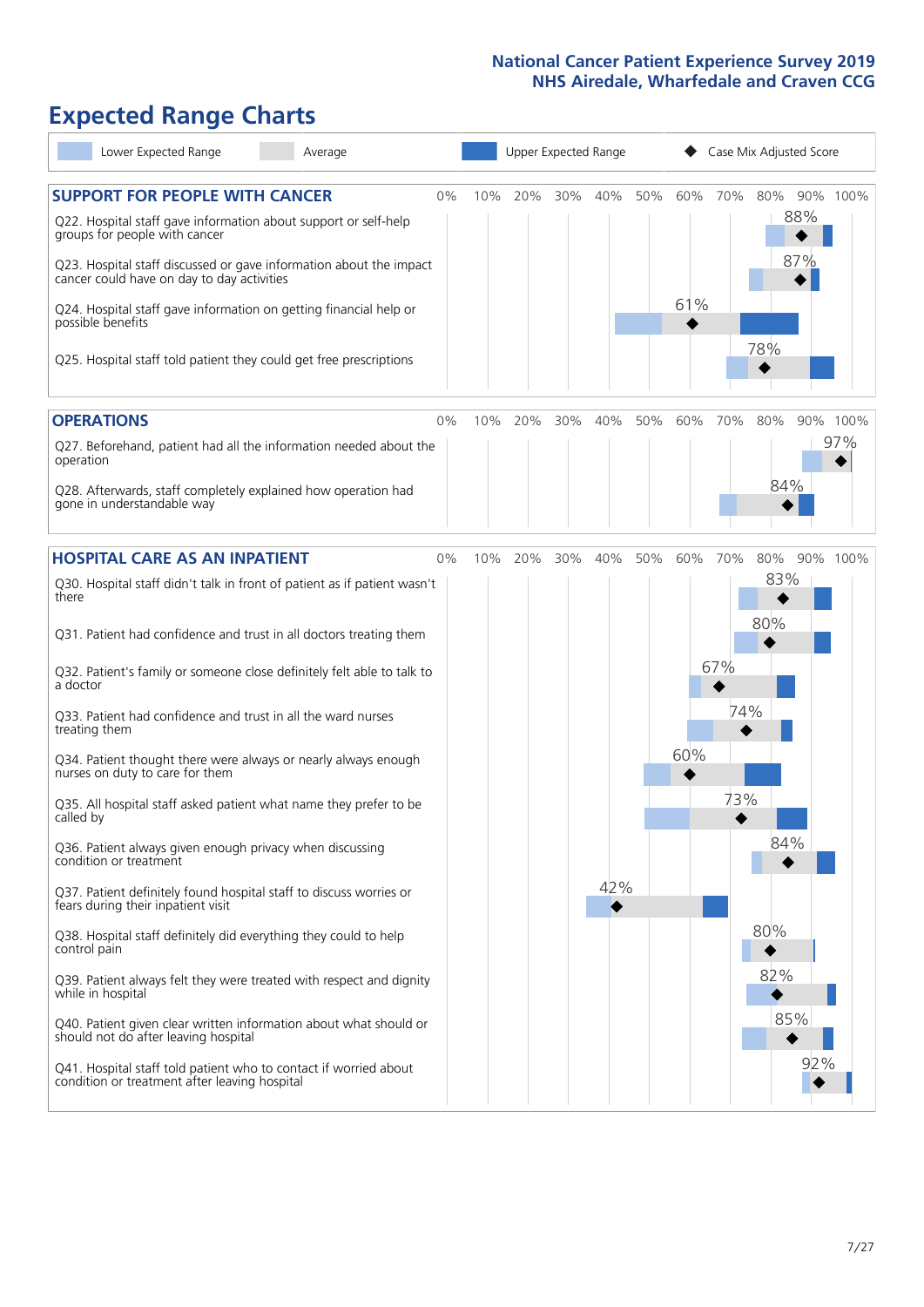# **Expected Range Charts**

| Lower Expected Range<br>Average                                                                                                                                                                                                                                                                                                                                                                                                                                                                                                                                                                                                                                                                        |       |     | Upper Expected Range |            |            |                   |                   | Case Mix Adjusted Score |            |          |                 |
|--------------------------------------------------------------------------------------------------------------------------------------------------------------------------------------------------------------------------------------------------------------------------------------------------------------------------------------------------------------------------------------------------------------------------------------------------------------------------------------------------------------------------------------------------------------------------------------------------------------------------------------------------------------------------------------------------------|-------|-----|----------------------|------------|------------|-------------------|-------------------|-------------------------|------------|----------|-----------------|
| <b>HOSPITAL CARE AS A DAY PATIENT / OUTPATIENT 0%</b><br>Q43. Patient definitely found hospital staff to discuss worries or<br>fears during their outpatient or day case visit<br>Q44. Cancer doctor had the right documents at patient's last<br>outpatient appointment<br>Q46. Beforehand patient completely had all information needed<br>about radiotherapy treatment<br>Q47. Patient completely given understandable information about<br>whether radiotherapy was working<br>Q49. Beforehand patient completely had all information needed<br>about chemotherapy treatment<br>Q50. Patient given enough information about whether<br>chemotherapy was working in a completely understandable way |       | 10% | 20%                  | 30%        | 40%        | 50%               | 60%<br>61%<br>61% | 70%<br>69%              | 80%<br>84% | 89%      | 90% 100%<br>98% |
| <b>HOME CARE AND SUPPORT</b><br>Q51. Hospital staff definitely gave family or someone close all the<br>information needed to help care at home<br>Q52. Patient definitely given enough support from health or social<br>services during treatment<br>Q53. Patient definitely given enough support from health or social<br>services after treatment                                                                                                                                                                                                                                                                                                                                                    | 0%    | 10% | 20%                  | 30%        | 40%        | 50%<br>51%<br>49% | 60%<br>62%        | 70%                     | 80%        |          | 90% 100%        |
| <b>CARE FROM YOUR GENERAL PRACTICE</b><br>Q54. GP given enough information about patient's condition and<br>treatment<br>Q55. General practice staff definitely did everything they could to<br>support patient during treatment                                                                                                                                                                                                                                                                                                                                                                                                                                                                       | $0\%$ | 10% | 20%                  | 30%        | 40%        | 50%               | 60%<br>64%        | 70%                     | 80%        |          | 90% 100%<br>96% |
| <b>YOUR OVERALL NHS CARE</b><br>Q56. Different people treating and caring for patient always work<br>well together to give best possible care<br>Q57. Patient given a care plan<br>Q58. Overall the administration of care was good or very good<br>Q59. Patient felt length of time for attending clinics and<br>appointments for cancer was about right<br>Q60. Someone discussed with patient whether they would like to<br>take part in cancer research                                                                                                                                                                                                                                            | $0\%$ | 10% | 20%                  | 30%<br>33% | 40%<br>36% | 50%<br>54%        | 60%               | 70%<br>71%              | 80%        | 88%      | 90% 100%        |
| Q61. Patient's average rating of care scored from very poor to very<br>good                                                                                                                                                                                                                                                                                                                                                                                                                                                                                                                                                                                                                            | 0     |     | 2                    | 3          | 4          | 5                 | 6                 |                         | 8          | 9<br>8.8 | 10              |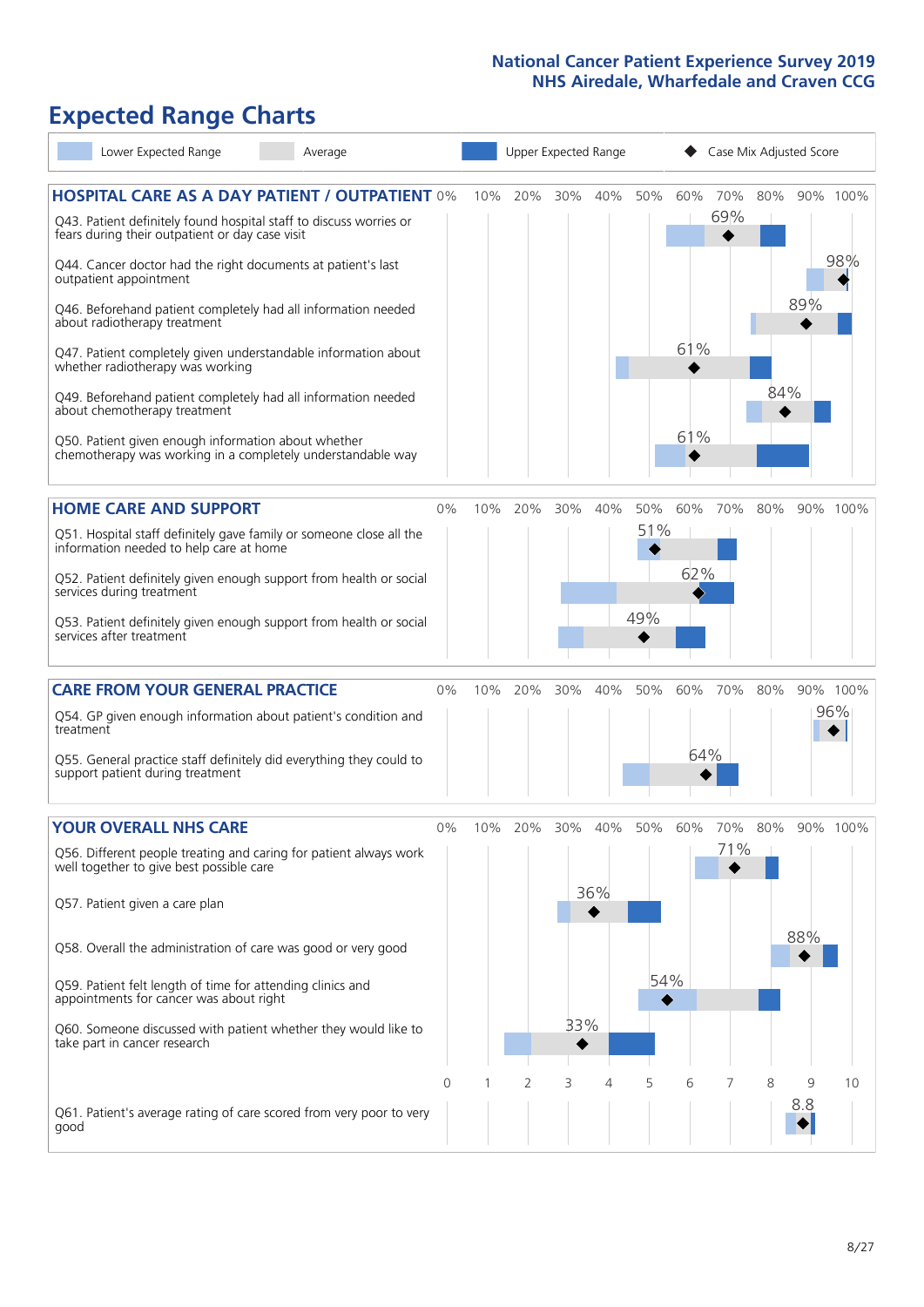# **Comparability Tables**

\* Indicates where a score has been suppressed because there are less than 21 responses.

\*\* No score available for 2018.

 $\triangle$  or  $\nabla$ 

Change 2018-2019: Indicates where 2019 score is significantly higher or lower than 2018 score Change Overall: Indicates significant change overall (2015, 2016, 2017, 2018 and 2019).

Adjusted Score below Lower Expected Range Adjusted Score between Upper and Lower Expected Ranges Adjusted Score above Upper Expected Range

|                                                                             |           |               | Unadjusted Scores |               |                                             |         |               | Case Mix Adjusted Scores |                                     |                   |
|-----------------------------------------------------------------------------|-----------|---------------|-------------------|---------------|---------------------------------------------|---------|---------------|--------------------------|-------------------------------------|-------------------|
|                                                                             | 2018<br>n | 2018<br>Score | 2019<br>n         | 2019<br>Score | $\sim$   Change   Change  <br>2018-<br>2019 | Overall | 2019<br>Score | Lower<br>Range           | Upper<br>Expected Expected<br>Range | National<br>Score |
| <b>SEEING YOUR GP</b>                                                       |           |               |                   |               |                                             |         |               |                          |                                     |                   |
| Q1. Saw GP once or twice before being told they needed to go<br>to hospital | 163       | 83%           | 171               | 85%           |                                             |         | 85%           | 73%                      | 85%                                 | 79%               |
| Q2. Patient thought they were seen as soon as necessary                     | 226       | 85%           | 224               | 89%           |                                             |         | 88%           | 79%                      | 89%                                 | 84%               |
| <b>DIAGNOSTIC TESTS</b>                                                     |           |               |                   |               |                                             |         |               |                          |                                     |                   |

| <b>PIASIVOSTIC ILSTS</b>                                                  |      |     |     |     |  |     |     |     |     |
|---------------------------------------------------------------------------|------|-----|-----|-----|--|-----|-----|-----|-----|
| Q5. Received all the information needed about the test                    | $**$ | **  | 187 | 95% |  | 94% | 92% | 98% | 95% |
| Q6. The length of time waiting for the test to be done was<br>about right | 193  | 92% | 193 | 93% |  | 92% | 83% | 93% | 88% |
| Q7. Test results explained in completely understandable way               | 193  | 86% | 191 | 83% |  | 82% | 74% | 86% | 80% |

| <b>FINDING OUT WHAT WAS WRONG WITH YOU</b>                                                      |     |     |     |     |     |     |     |     |
|-------------------------------------------------------------------------------------------------|-----|-----|-----|-----|-----|-----|-----|-----|
| Q10. Patient told they could bring a family member or friend<br>when first told they had cancer | 205 | 74% | 205 | 71% | 72% | 70% | 84% | 77% |
| Q11. Patient felt they were told sensitively that they had cancer                               | 227 | 85% | 226 | 87% | 87% | 81% | 90% | 86% |
| Q12. Patient completely understood the explanation of what<br>was wrong                         | 226 | 76% | 230 | 73% | 73% | 68% | 79% | 73% |
| Q13. Patient given easy to understand written information<br>about the type of cancer they had  | 191 | 73% | 206 | 73% | 72% | 68% | 80% | 74% |

| <b>DECIDING THE BEST TREATMENT FOR YOU</b>                                                              |      |     |     |     |     |     |     |     |
|---------------------------------------------------------------------------------------------------------|------|-----|-----|-----|-----|-----|-----|-----|
| Q14. Patient felt that treatment options were completely<br>explained                                   | 196  | 85% | 204 | 81% | 81% | 78% | 89% | 83% |
| Q15. Patient felt possible side effects were definitely explained<br>in an understandable way           | 213  | 69% | 221 | 68% | 68% | 67% | 79% | 73% |
| Q16. Patient definitely given practical advice and support in<br>dealing with side effects of treatment | 214  | 68% | 220 | 62% | 62% | 61% | 73% | 67% |
| Q17. Patient definitely told about side effects that could affect<br>them in the future                 | 194  | 56% | 209 | 48% | 50% | 50% | 63% | 57% |
| Q18. Patient definitely involved as much as they wanted in<br>decisions about care and treatment        | $**$ | **  | 229 | 84% | 84% | 76% | 86% | 81% |

| <b>CLINICAL NURSE SPECIALIST (CNS)</b>                                                    |     |     |     |     |  |     |     |     |     |
|-------------------------------------------------------------------------------------------|-----|-----|-----|-----|--|-----|-----|-----|-----|
| Q19. Patient given the name of a CNS who would support them<br>through their treatment    | 218 | 92% | 221 | 91% |  | 91% | 88% | 96% | 92% |
| Q20. Patient found it very or quite easy to contact their CNS                             | 169 | 89% | 178 | 83% |  | 82% | 79% | 90% | 85% |
| Q21. Patient got understandable answers to important<br>questions all or most of the time | 158 | 90% | 170 | 86% |  | 86% | 83% | 92% | 87% |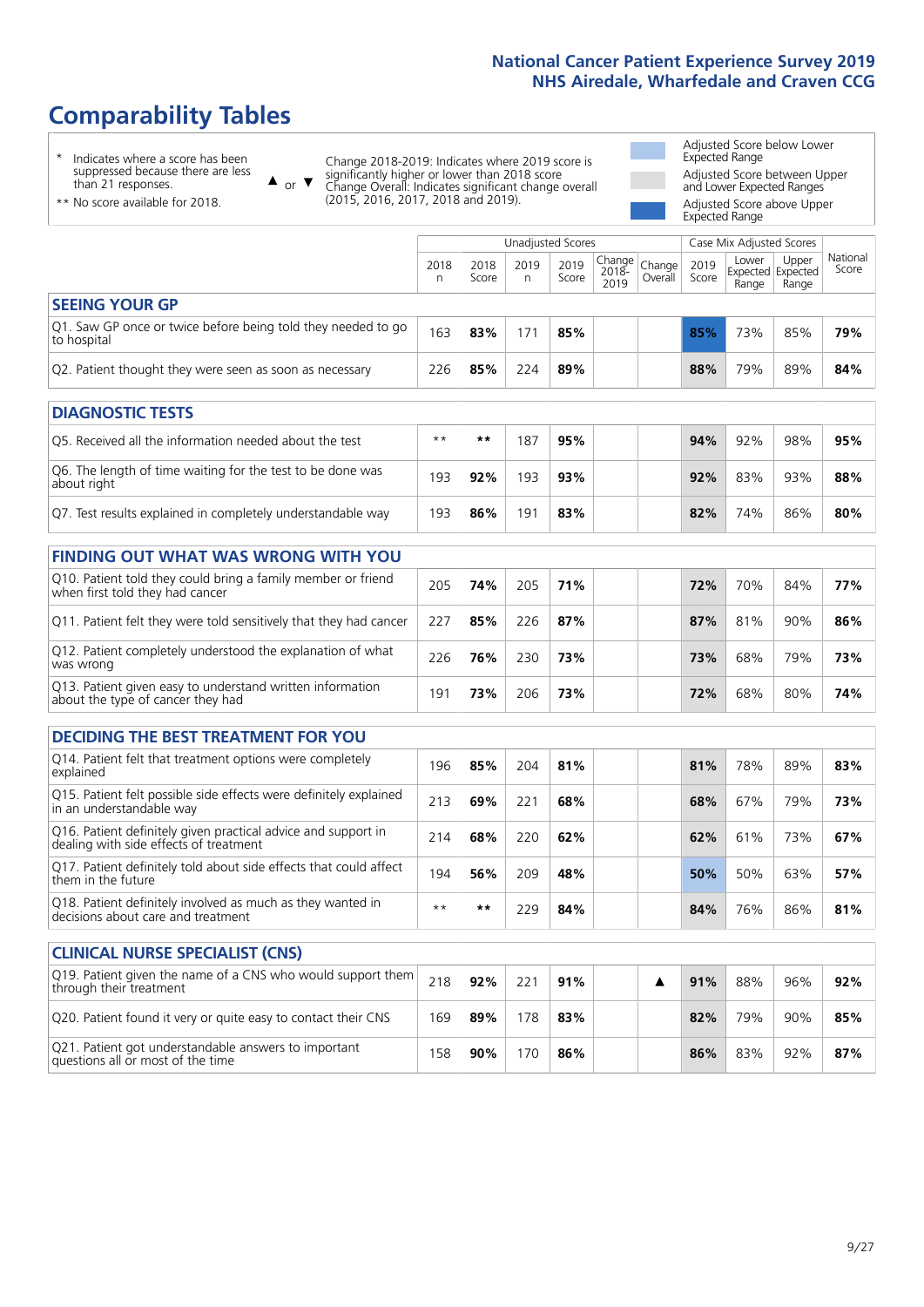# **Comparability Tables**

\* Indicates where a score has been suppressed because there are less than 21 responses.

\*\* No score available for 2018.

 $\triangle$  or  $\nabla$ 

Change 2018-2019: Indicates where 2019 score is significantly higher or lower than 2018 score Change Overall: Indicates significant change overall (2015, 2016, 2017, 2018 and 2019).

Adjusted Score below Lower Expected Range Adjusted Score between Upper and Lower Expected Ranges Adjusted Score above Upper Expected Range

|                                                                                                                   |              |               |           | Unadjusted Scores |                         |                   |               | Case Mix Adjusted Scores |                                     |                   |
|-------------------------------------------------------------------------------------------------------------------|--------------|---------------|-----------|-------------------|-------------------------|-------------------|---------------|--------------------------|-------------------------------------|-------------------|
|                                                                                                                   | 2018<br>n    | 2018<br>Score | 2019<br>n | 2019<br>Score     | Change<br>2018-<br>2019 | Change<br>Overall | 2019<br>Score | Lower<br>Range           | Upper<br>Expected Expected<br>Range | National<br>Score |
| <b>SUPPORT FOR PEOPLE WITH CANCER</b>                                                                             |              |               |           |                   |                         |                   |               |                          |                                     |                   |
| Q22. Hospital staff gave information about support or self-help<br>groups for people with cancer                  | 173          | 86%           | 180       | 88%               |                         |                   | 88%           | 83%                      | 93%                                 | 88%               |
| Q23. Hospital staff discussed or gave information about the<br>impact cancer could have on day to day activities  | 142          | 86%           | 148       | 87%               |                         |                   | 87%           | 78%                      | 90%                                 | 84%               |
| Q24. Hospital staff gave information on getting financial help or<br>possible benefits                            | 97           | 63%           | 99        | 61%               |                         |                   | 61%           | 53%                      | 72%                                 | 63%               |
| Q25. Hospital staff told patient they could get free prescriptions                                                | 81           | 86%           | 98        | 79%               |                         |                   | 78%           | 74%                      | 90%                                 | 82%               |
| <b>OPERATIONS</b>                                                                                                 |              |               |           |                   |                         |                   |               |                          |                                     |                   |
| Q27. Beforehand, patient had all the information needed about<br>the operation                                    | 127          | 100%          | 108       | 97%               |                         |                   | 97%           | 93%                      | 100%                                | 96%               |
| Q28. Afterwards, staff completely explained how operation had<br>gone in understandable way                       | 126          | 87%           | 107       | 84%               |                         |                   | 84%           | 71%                      | 87%                                 | 79%               |
| <b>HOSPITAL CARE AS AN INPATIENT</b>                                                                              |              |               |           |                   |                         |                   |               |                          |                                     |                   |
| Q30. Hospital staff didn't talk in front of patient as if patient<br>wasn't there                                 | $**$         | $***$         | 107       | 84%               |                         |                   | 83%           | 77%                      | 91%                                 | 84%               |
| Q31. Patient had confidence and trust in all doctors treating<br>them                                             | $**$         | **            | 106       | 80%               |                         |                   | 80%           | 77%                      | 91%                                 | 84%               |
| Q32. Patient's family or someone close definitely felt able to talk<br>to a doctor                                | $* *$        | **            | 88        | 67%               |                         |                   | 67%           | 63%                      | 82%                                 | 72%               |
| O33. Patient had confidence and trust in all the ward nurses<br>treating them                                     | $**$         | **            | 106       | 74%               |                         |                   | 74%           | 66%                      | 82%                                 | 74%               |
| Q34. Patient thought there were always or nearly always<br>enough nurses on duty to care for them                 | $**$         | $***$         | 105       | 60%               |                         |                   | 60%           | 55%                      | 74%                                 | 64%               |
| Q35. All hospital staff asked patient what name they prefer to<br>be called by                                    | $* *$        | **            | 105       | 72%               |                         |                   | 73%           | 60%                      | 81%                                 | 71%               |
| Q36. Patient always given enough privacy when discussing<br>condition or treatment                                | $* *$        | $***$         | 106       | 84%               |                         |                   | 84%           | 78%                      | 91%                                 | 85%               |
| Q37. Patient definitely found hospital staff to discuss worries or<br>fears during their inpatient visit          | $* *$        | **            | 76        | 41%               |                         |                   | 42%           | 41%                      | 63%                                 | 52%               |
| Q38. Hospital staff definitely did everything they could to help<br>control pain                                  | $* *$        | **            | 91        | 80%               |                         |                   | 80%           | 75%                      | 91%                                 | 83%               |
| Q39. Patient always felt they were treated with respect and<br>dignity while in hospital                          | $\star\star$ | **            | 107       | 81%               |                         |                   | 82%           | 82%                      | 94%                                 | 88%               |
| Q40. Patient given clear written information about what should<br>or should not do after leaving hospital         | $**$         | **            | 95        | 85%               |                         |                   | 85%           | 79%                      | 93%                                 | 86%               |
| Q41. Hospital staff told patient who to contact if worried about<br>condition or treatment after leaving hospital | $* *$        | **            | 102       | 92%               |                         |                   | 92%           | 90%                      | 99%                                 | 94%               |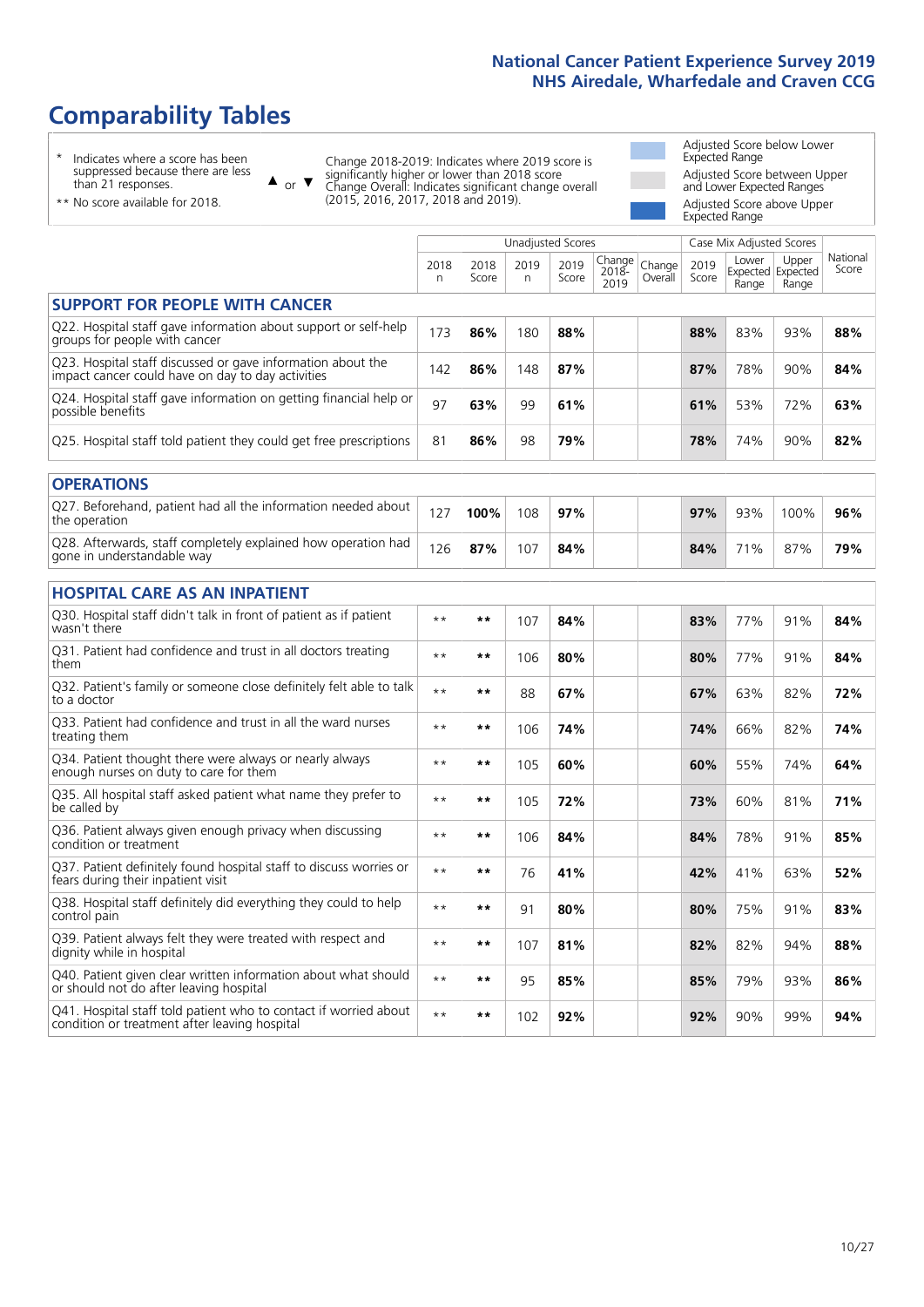# **Comparability Tables**

\* Indicates where a score has been suppressed because there are less than 21 responses.

\*\* No score available for 2018.

 $\triangle$  or  $\nabla$ 

Change 2018-2019: Indicates where 2019 score is significantly higher or lower than 2018 score Change Overall: Indicates significant change overall (2015, 2016, 2017, 2018 and 2019).

Adjusted Score below Lower Expected Range Adjusted Score between Upper and Lower Expected Ranges Adjusted Score above Upper Expected Range

|                                                                                                                       |            |               | <b>Unadjusted Scores</b> |               |                         |                   |               | Case Mix Adjusted Scores |                                     |                   |
|-----------------------------------------------------------------------------------------------------------------------|------------|---------------|--------------------------|---------------|-------------------------|-------------------|---------------|--------------------------|-------------------------------------|-------------------|
|                                                                                                                       | 2018<br>n. | 2018<br>Score | 2019<br>n                | 2019<br>Score | Change<br>2018-<br>2019 | Change<br>Overall | 2019<br>Score | Lower<br>Range           | Upper<br>Expected Expected<br>Range | National<br>Score |
| <b>HOSPITAL CARE AS A DAY PATIENT / OUTPATIENT</b>                                                                    |            |               |                          |               |                         |                   |               |                          |                                     |                   |
| Q43. Patient definitely found hospital staff to discuss worries or<br>fears during their outpatient or day case visit | 168        | 74%           | 170                      | 69%           |                         |                   | 69%           | 64%                      | 77%                                 | 71%               |
| Q44. Cancer doctor had the right documents at patient's last<br>outpatient appointment                                | 202        | 98%           | 200                      | 98%           |                         |                   | 98%           | 93%                      | 99%                                 | 96%               |
| Q46. Beforehand patient completely had all information needed<br>about radiotherapy treatment                         | 39         | 85%           | 44                       | 89%           |                         |                   | 89%           | 76%                      | 97%                                 | 86%               |
| Q47. Patient completely given understandable information<br>about whether radiotherapy was working                    | 30         | 60%           | 41                       | 61%           |                         |                   | 61%           | 45%                      | 75%                                 | 60%               |
| Q49. Beforehand patient completely had all information needed<br>about chemotherapy treatment                         | 122        | 88%           | 123                      | 83%           |                         |                   | 84%           | 78%                      | 91%                                 | 84%               |
| Q50. Patient given enough information about whether<br>chemotherapy was working in a completely understandable way    | 108        | 69%           | 108                      | 60%           |                         |                   | 61%           | 59%                      | 76%                                 | 68%               |
| <b>HOME CARE AND SUPPORT</b>                                                                                          |            |               |                          |               |                         |                   |               |                          |                                     |                   |
| Q51. Hospital staff definitely gave family or someone close all<br>the information needed to help care at home        | 182        | 58%           | 184                      | 51%           |                         |                   | 51%           | 53%                      | 67%                                 | 60%               |
| Q52. Patient definitely given enough support from health or<br>social services during treatment                       | 132        | 61%           | 118                      | 63%           |                         |                   | 62%           | 42%                      | 62%                                 | 52%               |
| Q53. Patient definitely given enough support from health or<br>social services after treatment                        | 78         | 49%           | 73                       | 48%           |                         |                   | 49%           | 34%                      | 56%                                 | 45%               |
| CARE FROM YOUR GENERAL PRACTICE                                                                                       |            |               |                          |               |                         |                   |               |                          |                                     |                   |
| Q54. GP given enough information about patient's condition<br>and treatment                                           | 170        | 96%           | 169                      | 96%           |                         |                   | 96%           | 92%                      | 98%                                 | 95%               |
| Q55. General practice staff definitely did everything they could<br>to support patient during treatment               | 129        | 57%           | 141                      | 64%           |                         |                   | 64%           | 50%                      | 67%                                 | 58%               |
| <b>YOUR OVERALL NHS CARE</b>                                                                                          |            |               |                          |               |                         |                   |               |                          |                                     |                   |
| Q56. Different people treating and caring for patient always                                                          |            |               |                          |               |                         |                   |               |                          |                                     |                   |
| work well together to give best possible care                                                                         | $* *$      | $***$         | 220                      | 71%           |                         |                   | 71%           | 67%                      | 79%                                 | 73%               |
| Q57. Patient given a care plan                                                                                        | 172        | 42%           | 178                      | 35%           |                         |                   | 36%           | 30%                      | 45%                                 | 38%               |
| Q58. Overall the administration of care was good or very good                                                         | 226        | 91%           | 229                      | 88%           |                         |                   | 88%           | 85%                      | 93%                                 | 89%               |
| Q59. Patient felt length of time for attending clinics and<br>appointments for cancer was about right                 | 223        | 59%           | 227                      | 54%           |                         |                   | 54%           | 62%                      | 77%                                 | 69%               |
| Q60. Someone discussed with patient whether they would like<br>to take part in cancer research                        | 212        | 39%           | 217                      | 33%           |                         |                   | 33%           | 21%                      | 40%                                 | 30%               |
| Q61. Patient's average rating of care scored from very poor to<br>very good                                           | 222        | 8.8           | 224                      | 8.8           |                         |                   | 8.8           | 8.6                      | 9.0                                 | 8.8               |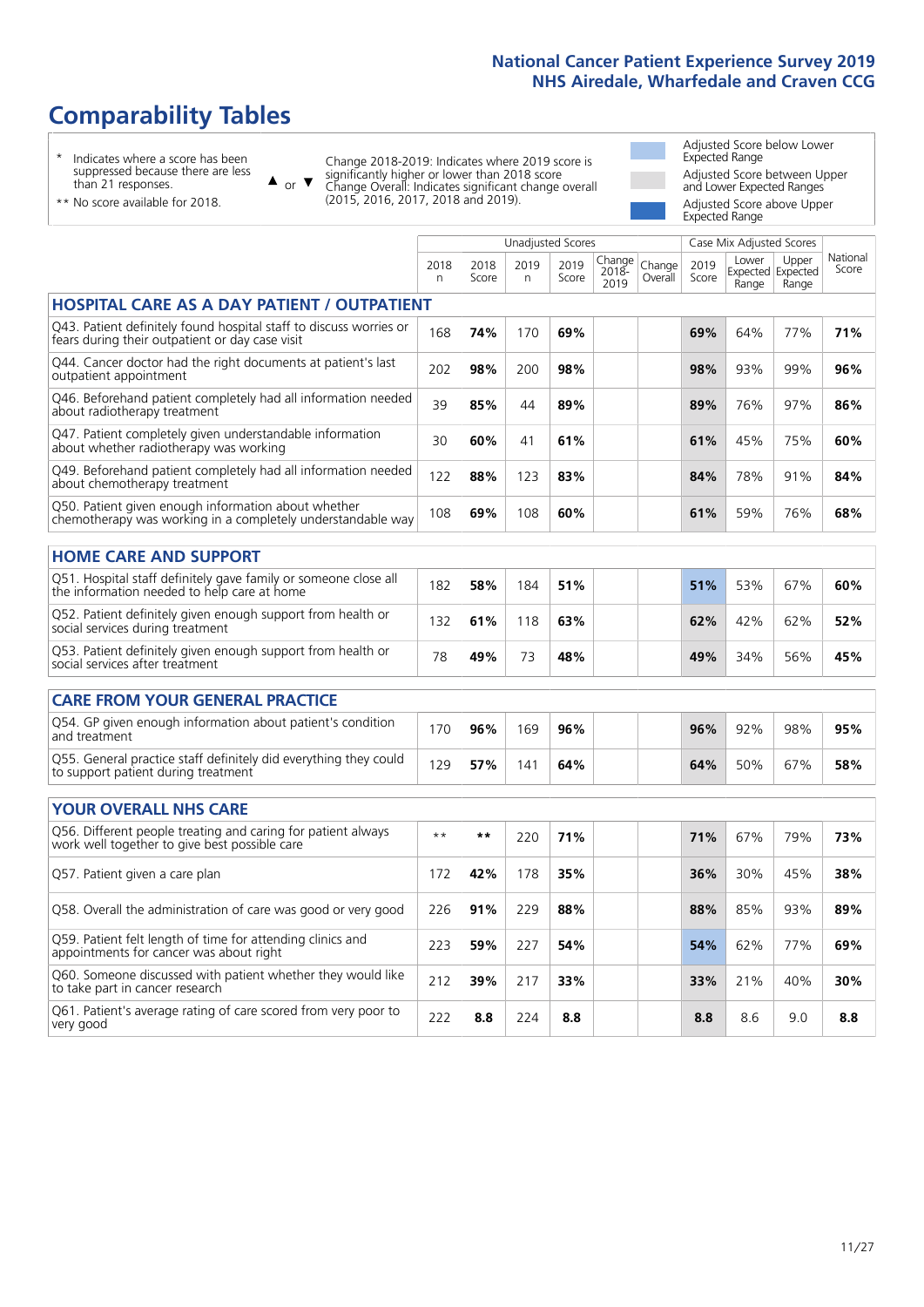# **Tumour Type Tables**

- \* Indicates where a score has been suppressed because there are less than 21 responses.
- n.a. Indicates that there were no respondents for that tumour group.

| <b>SEEING YOUR GP</b>                           |                          |              |               |                   |                   |                |                  |                                         | Tumour Group |         |         |                 |                     |         |                |
|-------------------------------------------------|--------------------------|--------------|---------------|-------------------|-------------------|----------------|------------------|-----------------------------------------|--------------|---------|---------|-----------------|---------------------|---------|----------------|
|                                                 |                          | Brain<br>CNS | <b>Breast</b> | Colorectal<br>LGT | ত<br>Gynaecologic | Haematological | Head and<br>Neck | Dung                                    | Prostate     | Sarcoma | Skin    | Upper<br>Gastro | Urological          | Other   | All<br>Cancers |
| Q1. Saw GP once or twice before being told they | <b>CCG</b>               | $\star$      |               | 95% 78%           |                   | 71%            | $\star$          | $\star$                                 | $\star$      | $\star$ | $\star$ | $\star$         | $\star$             | $\star$ | 85%            |
| needed to go to hospital                        | National 59% 94% 75% 77% |              |               |                   |                   |                |                  | 67% 79% 71% 82%                         |              |         |         |                 | 71% 90% 74% 83% 74% |         | 79%            |
| Q2. Patient thought they were seen as soon as   | <b>CCG</b>               | $\star$      |               | 95% 93%           |                   | 74%            | $\star$          | $\star$                                 | $\star$      | $\star$ | $\star$ | $\star$         | 95%                 | $\star$ | 89%            |
| necessary                                       | National                 | 79%          |               |                   |                   |                |                  | 89% 83% 81% 82% 81% 84% 86% 69% 85% 79% |              |         |         |                 | 85% 79%             |         | 84%            |

#### **DIAGNOSTIC TESTS** Tumour Group

|                                                   |              | Brain<br>CNS | <b>Breast</b> | Colorectal<br>LGT           | ᠊ᢛ<br>Gynaecologic | Haematological | Head and<br>Neck | Lung        | Prostate | Sarcoma | Skin    | Upper<br>Gastro | rological                                   | Other   | All<br>Cancers |
|---------------------------------------------------|--------------|--------------|---------------|-----------------------------|--------------------|----------------|------------------|-------------|----------|---------|---------|-----------------|---------------------------------------------|---------|----------------|
| Q5. Received all the information needed about     | CCG          | $\star$      |               | 98% 93%                     |                    | 96%            | $\star$          | $\star$     | $\star$  | $\star$ | $\star$ | $\star$         | 90%                                         | $\star$ | 95%            |
| the test                                          | National     | 93%          | 95%           | 95%                         | 93%                | 95%            |                  | 93% 95% 95% |          | 93%     | 96%     |                 | 95% 95%                                     | 95%     | 95%            |
| Q6. The length of time waiting for the test to be | <b>CCG</b>   | $\star$      | 90%           | 93%                         | $\star$            | 89%            | $\star$          | $\star$     | $\star$  | $\star$ | $\star$ | $\star$         | 91%                                         | $\star$ | 93%            |
| done was about right                              | National     |              |               | 84% 91% 88%                 |                    |                |                  |             |          |         |         |                 | 86% 89% 88% 87% 87% 81% 87% 84% 87% 86% 88% |         |                |
| Q7. Test results explained in completely          | CCG          | $\star$      |               | 94% 83%                     | $\star$            | 64%            | $\star$          | $\star$     | $\star$  | $\star$ | $\star$ | $\star$         | 81%                                         | $\star$ | 83%            |
| understandable way                                | National 71% |              |               | 83% 82% 77% 77% 79% 80% 80% |                    |                |                  |             |          |         |         |                 | 78% 84% 75% 80% 76% 80%                     |         |                |

| <b>FINDING OUT WHAT WAS WRONG WITH YOU</b>        |          |         |               |                       |                |                   |                         |         | <b>Tumour Group</b> |         |         |                 |           |         |                |
|---------------------------------------------------|----------|---------|---------------|-----------------------|----------------|-------------------|-------------------------|---------|---------------------|---------|---------|-----------------|-----------|---------|----------------|
|                                                   |          | Brain   | <b>Breast</b> | olorectal<br>LGT<br>Û | Gynaecological | aematologica<br>ェ | ead and<br>Neck<br>Head | Lung    | Prostate            | Sarcoma | Skin    | Upper<br>Gastro | rological | Other   | All<br>Cancers |
| Q10. Patient told they could bring a family       | CCG      | $\star$ | 76%           | 79%                   | $\star$        | 58%               | $\star$                 | $\star$ | $\star$             | $\star$ | $\star$ | $\star$         | $\star$   | $\star$ | 71%            |
| member or friend when first told they had cancer  | National | 85%     | 82%           | 82%                   | 71%            | 71%               | 71%                     | 77%     | 79%                 | 73%     | 69%     | 76%             | 73%       | 75%     | 77%            |
| Q11. Patient felt they were told sensitively that | CCG      | $\star$ |               | 90% 87%               |                | 88%               | $^\star$                | $\star$ | $\star$             | $\star$ | $\star$ | $\star$         | 87%       | $\ast$  | 87%            |
| they had cancer                                   | National | 79%     |               | 89% 87% 82%           |                |                   | 84% 87%                 | 83%     | 86%                 | 84%     |         | 89% 81%         | 84% 83%   |         | 86%            |
| Q12. Patient completely understood the            | CCG      | $\star$ | 82% 67%       |                       |                | 50%               | $\star$                 | $\star$ | $\star$             | $\star$ | $\star$ |                 | 83%       | $\star$ | 73%            |
| explanation of what was wrong                     | National | 66%     | 77%           | 79%                   | 73%            | 60%               | 78%                     | 76%     | 79%                 | 67%     | 80%     | 70%             | 77%       | 70%     | 73%            |
| Q13. Patient given easy to understand written     | CCG      | $\star$ |               | 72% 71%               |                | 70%               | $\star$                 | $\star$ | $\star$             | $\star$ | $\star$ | $\star$         | 86%       | $\ast$  | 73%            |
| information about the type of cancer they had     | National | 66%     | 78%           | 73%                   | 71%            | 76%               | 69%                     | 67% 83% |                     | 67%     | 84%     | 67%             | 74%       | 65%     | 74%            |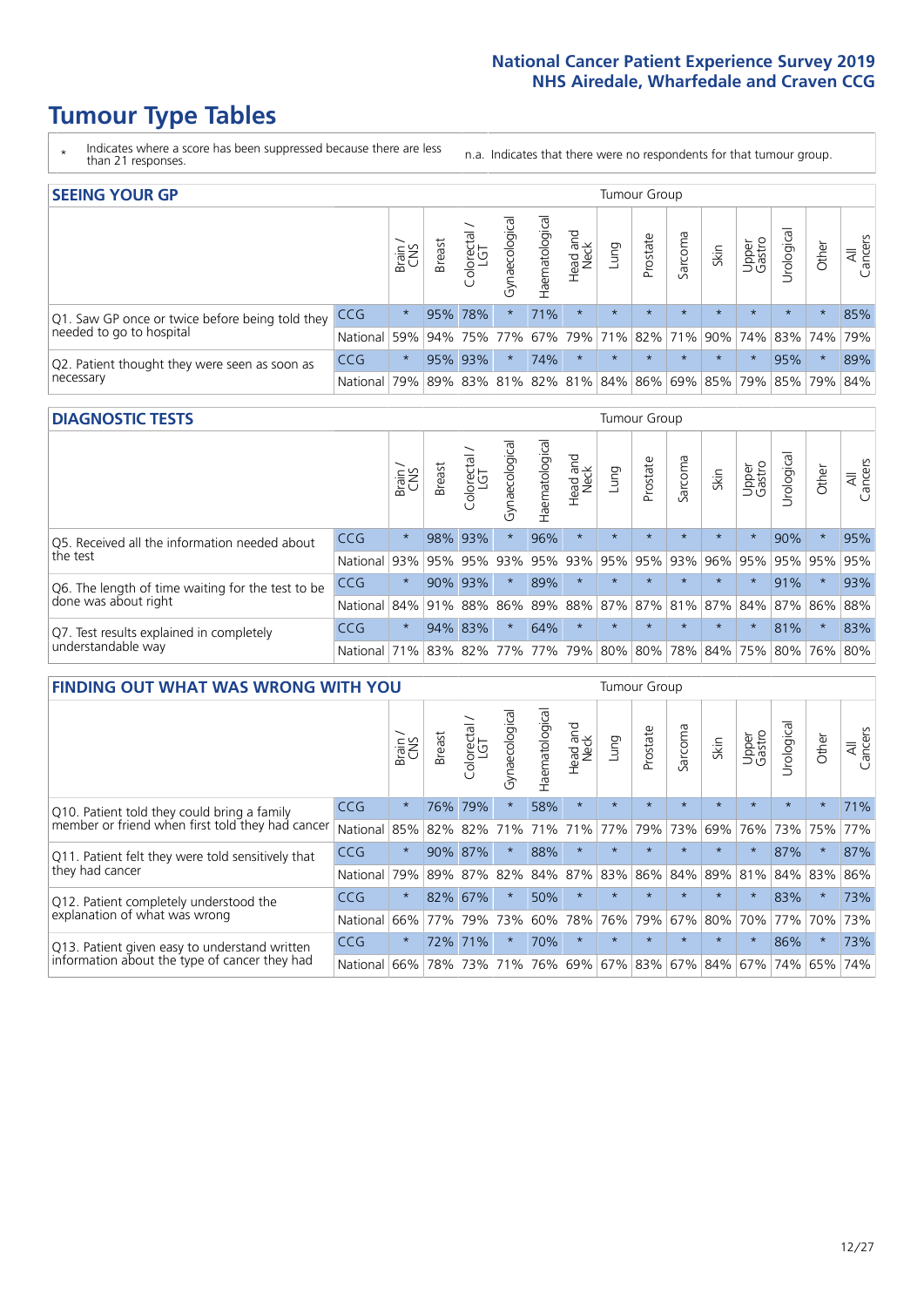# **Tumour Type Tables**

\* Indicates where a score has been suppressed because there are less than 21 responses.

n.a. Indicates that there were no respondents for that tumour group.

| DECIDING THE BEST TREATMENT FOR YOU                |            |         |        |                        |                |                |                        |             | <b>Tumour Group</b> |                                     |         |                 |            |         |                |
|----------------------------------------------------|------------|---------|--------|------------------------|----------------|----------------|------------------------|-------------|---------------------|-------------------------------------|---------|-----------------|------------|---------|----------------|
|                                                    |            | Brain   | Breast | blorectal.<br>LGT<br>Ũ | Gynaecological | Haematological | ad and<br>Neck<br>Head | <b>Fung</b> | Prostate            | Sarcoma                             | Skin    | Upper<br>Gastro | Jrological | Other   | All<br>Cancers |
| Q14. Patient felt that treatment options were      | CCG        | $\star$ | 80%    | 71%                    | $\star$        | 79%            | $\star$                | $\star$     | $\star$             | $\star$                             | $\star$ | $\star$         | $\star$    | $\star$ | 81%            |
| completely explained                               | National   | 85%     | 85%    | 85%                    | 85%            | 82%            | 87%                    | 84%         | 83%                 | 83%                                 | 89%     | 81%             | 83%        | 79%     | 83%            |
| Q15. Patient felt possible side effects were       | CCG        | $\star$ |        | 75% 68%                | $\star$        | 50%            | $\star$                |             | $\star$             |                                     |         | $\star$         | $\star$    | $\star$ | 68%            |
| definitely explained in an understandable way      | National   | 69%     | 74%    | 76%                    | 75%            | 69%            | 73%                    | 74%         | 73%                 | 73%                                 | 77%     | 72%             | 71%        | 70%     | 73%            |
| Q16. Patient definitely given practical advice and | <b>CCG</b> | $\star$ | 67%    | 56%                    | $\star$        | 50%            | $\star$                | $\star$     | $\star$             | $\star$                             | $\star$ | $\star$         | $\star$    | $\star$ | 62%            |
| support in dealing with side effects of treatment  | National   | 63%     | 70%    | 70%                    | 69%            | 65%            | 70%                    | 69%         | 65%                 | 66%                                 | 71%     | 66%             | 63%        | 64%     | 67%            |
| Q17. Patient definitely told about side effects    | CCG        | $\star$ | 56%    | 52%                    | $\star$        | 25%            | $\star$                | $\star$     | $\star$             | $\star$                             | $\star$ | $\star$         | $\star$    | $\star$ | 48%            |
| that could affect them in the future               | National   | 62%     | 57%    | 59%                    | 56%            | 51%            | 64%                    | 56%         | 66%                 | 54%                                 | 66%     | 53%             | 56%        | 52%     | 57%            |
| Q18. Patient definitely involved as much as they   | CCG        | $\star$ | 92%    | 83%                    | $\star$        | 72%            | $\star$                | $\star$     | $\star$             | $\star$                             | $\star$ | $\star$         | 86%        | $\star$ | 84%            |
| wanted in decisions about care and treatment       | National   | 79%     |        |                        |                |                |                        |             |                     | 81% 83% 81% 80% 81% 81% 84% 81% 87% |         | 79%             | 79%        | 78% 81% |                |

#### **CLINICAL NURSE SPECIALIST (CNS)** Tumour Group

|                                             |          | Brain                                   | <b>Breast</b>   | Colorectal<br>LGT | Gynaecologica | ক<br>ت<br>aematologi | Head and<br>Neck | Lung            | Prostate | Sarcoma | Skin    | Upper<br>Gastro | $\sigma$<br>rologica | Other               | All<br>Cancers |
|---------------------------------------------|----------|-----------------------------------------|-----------------|-------------------|---------------|----------------------|------------------|-----------------|----------|---------|---------|-----------------|----------------------|---------------------|----------------|
| Q19. Patient given the name of a CNS who    | CCG      | $\star$                                 |                 | 93% 89%           |               | 83%                  | $\star$          | $\star$         | $\star$  | $\star$ | $\star$ | $\star$         | 91%                  | $\star$             | 91%            |
| would support them through their treatment  | National | 95%                                     | 95%             | 92%               | 95%           | 92%                  | 91%              |                 | 94% 91%  | 91%     | 91%     | 93%             | 85%                  | 89%                 | 92%            |
| Q20. Patient found it very or quite easy to | CCG      | n.a.                                    | 77%             | 78%               |               | 73%                  | $\star$          | $\star$         | $\star$  | $\star$ | $\star$ | $\star$         | $\star$              | $\star$             | 83%            |
| contact their CNS                           | National |                                         | 86% 84% 88% 85% |                   |               |                      |                  | 87% 86% 86% 80% |          |         |         |                 |                      | 86% 90% 85% 83% 83% | 85%            |
| Q21. Patient got understandable answers to  | CCG      | n.a.                                    | 89%             |                   | $\star$       | 80%                  | $\star$          | $\star$         | $\star$  | $\star$ | $\star$ | $\star$         | $\star$              | $\ast$              | 86%            |
| important questions all or most of the time | National | 82% 87% 89% 86% 89% 88% 86% 87% 87% 93% |                 |                   |               |                      |                  |                 |          |         |         | 86% 87%         |                      | 86%                 | 87%            |

| <b>SUPPORT FOR PEOPLE WITH CANCER</b>                                                             |                      |         |               |                        |                |                             |                        |         | <b>Tumour Group</b> |                      |                         |                 |           |         |                |
|---------------------------------------------------------------------------------------------------|----------------------|---------|---------------|------------------------|----------------|-----------------------------|------------------------|---------|---------------------|----------------------|-------------------------|-----------------|-----------|---------|----------------|
|                                                                                                   |                      | Brain   | <b>Breast</b> | olorectal.<br>LGT<br>Ū | Gynaecological | Haematological              | ad and<br>Neck<br>Head | Lung    | Prostate            | arcoma<br>$\sqrt{ }$ | Skin                    | Upper<br>Gastro | Jrologica | Other   | All<br>Cancers |
| Q22. Hospital staff gave information about<br>support or self-help groups for people with         | CCG                  | $\star$ | 89%           | 96%                    | $\star$        | 68%                         | $\star$                | $\star$ | $\star$             | $\star$              | $\star$                 | $\star$         | $\star$   | $\star$ | 88%            |
| cancer                                                                                            | National             | 92%     | 92%           | 88%                    | 87%            | 86%                         | 88%                    | 87%     | 91%                 | 86%                  | 90%                     | 88%             | 81%       | 83%     | 88%            |
| Q23. Hospital staff discussed or gave information<br>about the impact cancer could have on day to | CCG                  | $\star$ | 85%           | $\star$                | $\star$        | 79%                         | $\star$                | $\star$ | $\star$             | $\star$              | $\star$                 | $\star$         | $\star$   | $\ast$  | 87%            |
| day activities                                                                                    | National             | 84%     | 86%           | 85%                    | 82%            | 84%                         | 84%                    | 83%     | 88%                 | 81%                  | 86%                     | 83%             | 78%       | 79%     | 84%            |
| Q24. Hospital staff gave information on getting                                                   | CCG                  | n.a.    | 46%           | $\star$                | $\star$        | $\star$                     | $\star$                | $\star$ | $\star$             | $\star$              | $\star$                 | $\star$         | $\star$   | $\ast$  | 61%            |
| financial help or possible benefits                                                               | National             | 78%     |               | 68% 61%                | 66%            | 61%                         | 67%                    | 72%     | 55%                 | 64%                  | 60%                     | 64%             | 47%       | 59%     | 63%            |
| Q25. Hospital staff told patient they could get                                                   | <b>CCG</b>           | n.a.    | 78%           | $\star$                | $\star$        |                             | $\star$                | $\star$ | $\star$             | $\star$              | $\star$                 | $\star$         | $\star$   | $\star$ | 79%            |
| tree prescriptions                                                                                | National 82% 81% 83% |         |               |                        |                | 79%   87%   84%   86%   80% |                        |         |                     |                      | 78% 71% 84% 73% 81% 82% |                 |           |         |                |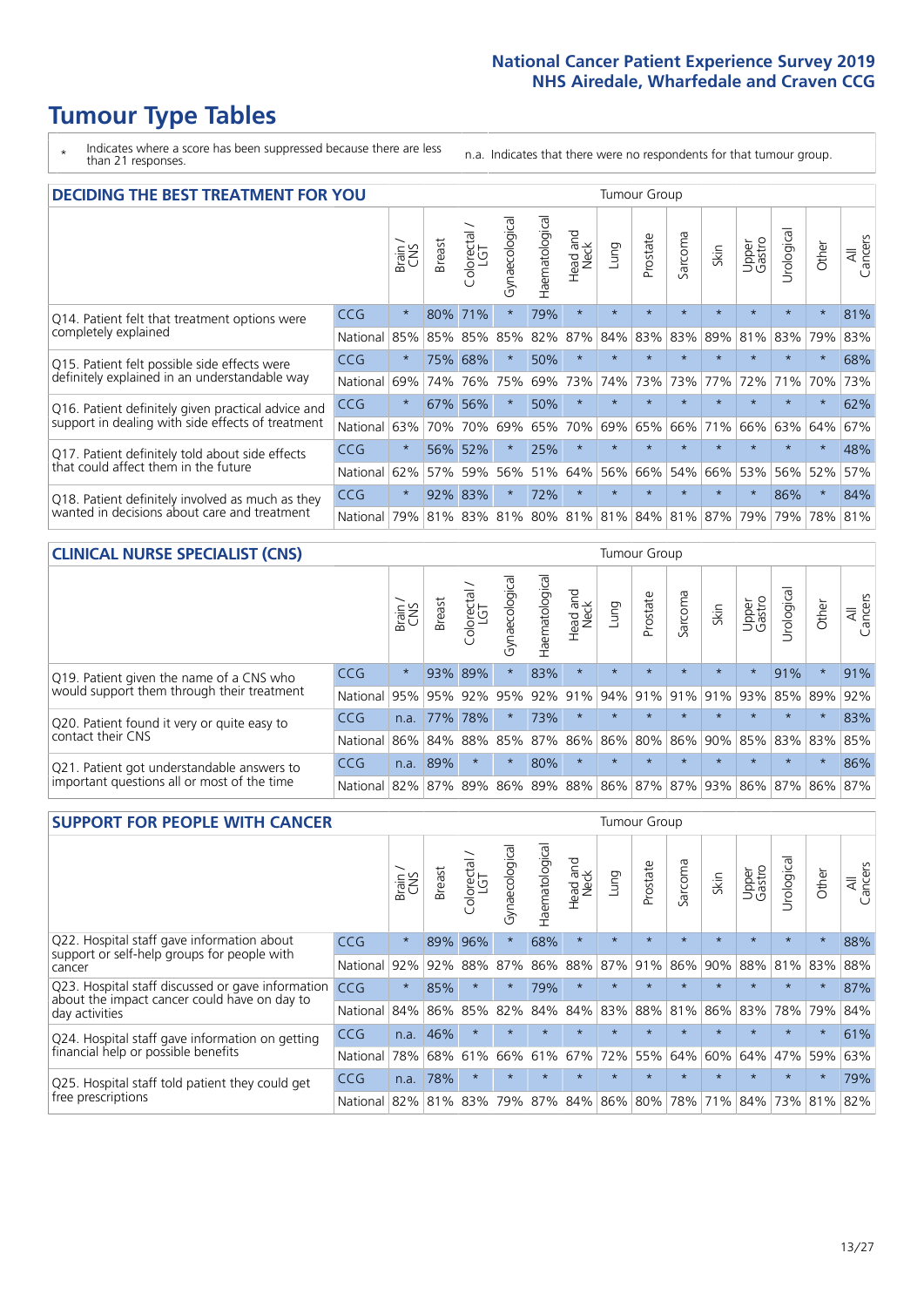# **Tumour Type Tables**

\* Indicates where a score has been suppressed because there are less than 21 responses.

n.a. Indicates that there were no respondents for that tumour group.

| <b>OPERATIONS</b>                                |            |              |               |            |                    |                |                             |         | Tumour Group |         |         |                 |                                  |         |                |
|--------------------------------------------------|------------|--------------|---------------|------------|--------------------|----------------|-----------------------------|---------|--------------|---------|---------|-----------------|----------------------------------|---------|----------------|
|                                                  |            | Brain<br>CNS | <b>Breast</b> | Colorectal | ᠊ᢛ<br>Gynaecologic | Haematological | Head and<br>Neck            | Lung    | Prostate     | Sarcoma | Skin    | Upper<br>Gastro | $\overline{\sigma}$<br>Urologica | Other   | All<br>Cancers |
| Q27. Beforehand, patient had all the information | <b>CCG</b> | $\star$      | 100% 95%      |            | $\star$            | $\star$        | $\star$                     | $\star$ | $\star$      | n.a.    | $\star$ | $\star$         | $\star$                          | $\star$ | 97%            |
| needed about the operation                       | National   | 96%          | 97%           | 96%        | 96%                | 94%            | 96% 95% 97% 95% 96%         |         |              |         |         | 96%             | 95% 95%                          |         | 96%            |
| Q28. Afterwards, staff completely explained how  | CCG        | $\star$      | 87%           | $\star$    | $\star$            | $\star$        | $\star$                     | $\star$ | $\star$      | n.a.    | $\star$ | $\star$         | $\star$                          | $\star$ | 84%            |
| operation had gone in understandable way         | National   | 76%          |               | 79% 83%    | 79%                |                | 78% 79% 79% 78% 80% 82% 79% |         |              |         |         |                 |                                  | 76% 77% | 79%            |

#### **HOSPITAL CARE AS AN INPATIENT** TUMOUR STOUP TUMOUR Group

|                                                                                                   |                 | Brain<br>CNS | <b>Breast</b> | $\frac{\text{Colored}}{\text{LGT}}$ | Gynaecological | Haematological | Head and<br>Neck | Lung    | Prostate | Sarcoma | Skin    | Upper<br>Gastro      | Urological  | Other   | All<br>Cancers |
|---------------------------------------------------------------------------------------------------|-----------------|--------------|---------------|-------------------------------------|----------------|----------------|------------------|---------|----------|---------|---------|----------------------|-------------|---------|----------------|
| Q30. Hospital staff didn't talk in front of patient<br>as if patient wasn't there                 | CCG             | $\star$      | 73%           | 73%                                 | $\star$        | $\star$        | $\star$          | $\star$ | $\star$  | $\star$ | $\star$ | $\star$              | $\star$     | $\star$ | 84%            |
|                                                                                                   | National        | 81%          | 86%           | 81%                                 | 83%            | 84%            | 83%              | 81%     | 88%      | 86%     | 86%     | 81%                  | 83%         | 82%     | 84%            |
| 031. Patient had confidence and trust in all<br>doctors treating them                             | CCG             | $\star$      |               | 64% 77%                             | $\star$        | $\star$        | $\star$          | $\star$ | $\star$  | $\star$ | $\star$ | $\star$              | $\star$     | $\star$ | 80%            |
|                                                                                                   | National        | 82%          | 83%           | 85%                                 | 83%            | 82%            | 87%              | 83%     | 89%      | 86%     | 85%     | 81%                  | 85%         | 80%     | 84%            |
| Q32. Patient's family or someone close definitely                                                 | CCG             | n.a.         | $\star$       | $\star$                             | $\star$        | $\star$        | $\star$          | $\star$ | $\star$  | $\star$ | $\star$ | $\star$              | $\star$     | $\star$ | 67%            |
| felt able to talk to a doctor                                                                     | National        | 67%          | 72%           | 73%                                 | 72%            | 74%            | 75%              | 74%     | 72%      | 71%     | 74%     | 73%                  | 71%         | 69%     | 72%            |
| O33. Patient had confidence and trust in all the<br>ward nurses treating them                     | CCG             | $\star$      | 52%           | 68%                                 | $\star$        | $\star$        | $\star$          | $\star$ | $\star$  | $\star$ | $\star$ | $\star$              | $\star$     | $\star$ | 74%            |
|                                                                                                   | National        | 72%          | 73%           | 72%                                 | 71%            | 77%            | 75%              | 77%     | 79%      | 74%     | 75%     | 73%                  | 77%         | 69%     | 74%            |
| Q34. Patient thought there were always or nearly<br>always enough nurses on duty to care for them | CCG             | $\star$      | 52%           | 59%                                 | $\star$        | $\star$        | $\star$          | $\star$ | $\star$  | $\star$ | $\star$ | $\star$              | $\star$     | $\star$ | 60%            |
|                                                                                                   | National        | 68%          | 64%           | 62%                                 | 63%            | 63%            | 65%              | 68%     | 72%      | 65%     | 70%     | 65%                  | 66%         | 60%     | 64%            |
| Q35. All hospital staff asked patient what name                                                   | CCG             | $\star$      | 45% 64%       |                                     | $\star$        | $\star$        | $\star$          | $\star$ | $\star$  | n.a.    | $\star$ | $\star$              | $\star$     | $\star$ | 72%            |
| they prefer to be called by                                                                       | National        | 68%          | 62%           | 74%                                 | 65%            | 72%            | 71%              | 76%     | 72%      | 74%     | 70%     | 78%                  | 76%         | 69%     | 71%            |
| Q36. Patient always given enough privacy when                                                     | CCG             | $\star$      | 62%           | 91%                                 | $\star$        | $\star$        | $\star$          | $\star$ | $\star$  | $\star$ | $\star$ | $\star$              | $\star$     | $\star$ | 84%            |
| discussing condition or treatment                                                                 | National        | 78%          | 84%           | 85%                                 | 81%            | 86%            | 87%              | 84%     | 88%      | 84%     | 84%     | 84%                  | 85%         | 82%     | 85%            |
| Q37. Patient definitely found hospital staff to                                                   | CCG             | n.a.         | $\star$       | $\star$                             | $\star$        | $\star$        | $\star$          | $\star$ | $\star$  | $\star$ | $\star$ | $\ddot{\phantom{1}}$ | $\star$     | $\star$ | 41%            |
| discuss worries or fears during their inpatient visit                                             | National        | 45%          | 51%           |                                     | 55% 51%        | 56%            | 52%              | 49%     | 53%      | 54%     |         | 51% 53%              | 49%         | 46%     | 52%            |
| Q38. Hospital staff definitely did everything they                                                | CCG             | $\star$      | 76%           | $\star$                             | $\star$        | $\star$        | $\star$          | $\star$ | $\star$  | $\star$ | $\star$ | $\star$              | $\star$     | $\star$ | 80%            |
| could to help control pain                                                                        | <b>National</b> | 85%          | 83%           | 84%                                 | 82%            | 82%            | 80%              | 84%     | 85%      | 83%     | 85%     | 82%                  | 81%         | 82%     | 83%            |
| Q39. Patient always felt they were treated with                                                   | CCG             | $\star$      |               | 68% 82%                             | $\star$        | $\star$        | $\star$          | $\star$ | $\star$  | $\star$ | $\star$ | $\star$              | $\star$     | $\star$ | 81%            |
| respect and dignity while in hospital                                                             | National 85%    |              | 87%           | 87%                                 | 85%            | 89%            | 87%              | 88%     | 91%      | 89%     | 89%     | 88%                  | 90%         | 86%     | 88%            |
| Q40. Patient given clear written information<br>about what should or should not do after leaving  | CCG             | $\star$      | 81%           | $\star$                             | $\star$        | $\star$        | $\star$          | $\star$ | $\star$  | n.a.    | $\star$ | $\star$              | $\star$     | $\star$ | 85%            |
| hospital                                                                                          | National 80%    |              | 89%           | 86%                                 | 86%            |                | 83% 87%          | 82%     | 91%      | 85%     | 90%     |                      | 82% 87% 83% |         | 86%            |
| Q41. Hospital staff told patient who to contact<br>if worried about condition or treatment after  | CCG             | $\star$      | 86%           | $\star$                             | $\star$        | $\star$        | $\star$          | $\star$ | $\star$  | $\star$ | $\star$ | $\star$              | $\star$     | $\star$ | 92%            |
| leaving hospital                                                                                  | National 94%    |              | 95%           |                                     | 95% 93%        |                | 96% 93% 92%      |         |          | 96% 94% |         | 95% 92%              | 92%         | 93%     | 94%            |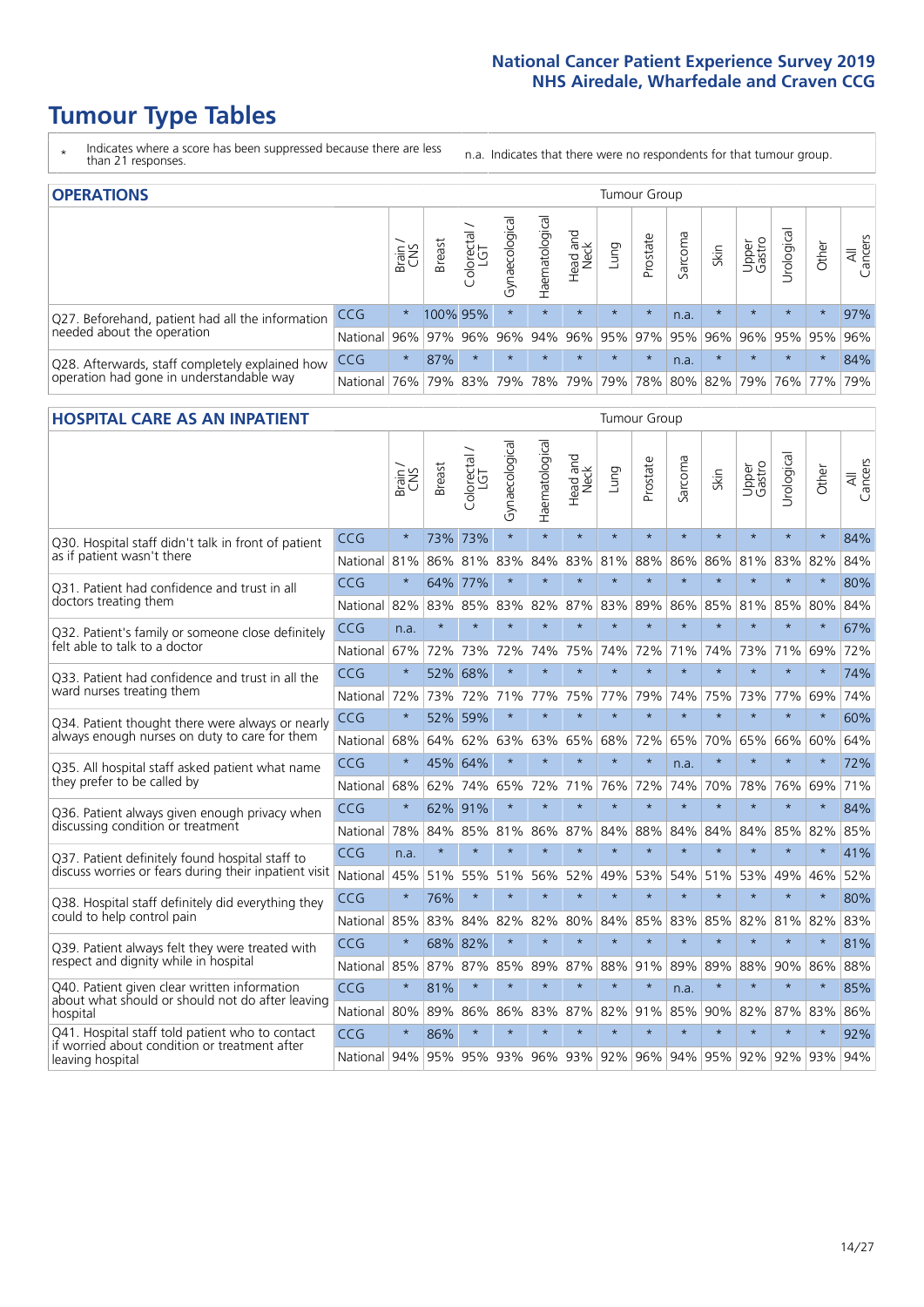# **Tumour Type Tables**

- \* Indicates where a score has been suppressed because there are less than 21 responses.
- n.a. Indicates that there were no respondents for that tumour group.

| <b>HOSPITAL CARE AS A DAY PATIENT / OUTPATIENT</b>                                                                    | <b>Tumour Group</b> |         |               |                         |                |                |                         |         |          |             |         |                 |            |          |                |
|-----------------------------------------------------------------------------------------------------------------------|---------------------|---------|---------------|-------------------------|----------------|----------------|-------------------------|---------|----------|-------------|---------|-----------------|------------|----------|----------------|
|                                                                                                                       |                     | Brain   | <b>Breast</b> | olorectal /<br>LGT<br>Ũ | Gynaecological | Haematological | ead and<br>Neck<br>Head | Lung    | Prostate | arcoma<br>S | Skin    | Upper<br>Gastro | Urological | Other    | All<br>Cancers |
| Q43. Patient definitely found hospital staff to                                                                       | CCG                 | $\star$ | 65%           | 86%                     | $\star$        | 63%            | $\star$                 | $\star$ | $\star$  | $\star$     | $\star$ | $\star$         | $\star$    | $\star$  | 69%            |
| discuss worries or fears during their outpatient or<br>day case visit                                                 | National            | 66%     | 68%           | 73%                     | 70%            | 73%            | 72%                     | 70%     | 74%      | 72%         | 72%     | 71%             | 67%        | 68%      | 71%            |
| Q44. Cancer doctor had the right documents at<br>patient's last outpatient appointment                                | <b>CCG</b>          | $\star$ | 98%           | 96%                     | $\star$        | 95%            | $\star$                 | $\star$ | $\star$  | $\star$     |         |                 | $\star$    | $\ast$   | 98%            |
|                                                                                                                       | National            | 94%     | 96%           | 96%                     | 96%            | 97%            | 96%                     | 96%     | 96%      | 96%         | 96%     | 94%             | 96%        | 95%      | 96%            |
| Q46. Beforehand patient completely had                                                                                | CCG                 | n.a.    | 87%           | $\star$                 |                |                | $\star$                 | $\star$ | $\star$  | n.a.        | n.a.    | n.a.            | $\star$    | $\star$  | 89%            |
| all information needed about radiotherapy<br>treatment                                                                | National            | 91%     | 88%           | 83%                     | 88%            | 84%            | 86%                     | 86%     | 88%      | 88%         | 84%     | 86%             | 83%        | 84%      | 86%            |
| Q47. Patient completely given understandable<br>information about whether radiotherapy was                            | CCG                 | n.a.    | $\star$       | $\star$                 | $\star$        |                | $\star$                 | $\star$ | $\star$  | n.a.        | n.a.    | n.a.            | $\star$    | $^\star$ | 61%            |
| working                                                                                                               | National            | 56%     | 60%           | 57%                     | 61%            | 62%            | 63%                     | 59%     | 60%      | 67%         | 57%     | 52%             | 59%        | 59%      | 60%            |
| Q49. Beforehand patient completely had all                                                                            | CCG                 | n.a.    | 87%           | $\star$                 | $\star$        | 76%            | $\star$                 | $\star$ | $\star$  | $\star$     | $\star$ | $\star$         | $\star$    | $\star$  | 83%            |
| information needed about chemotherapy<br>treatment                                                                    | National            | 80%     | 82%           | 86%                     | 87%            | 85%            | 79%                     | 84%     | 86%      | 86%         | 90%     | 84%             | 85%        | 85%      | 84%            |
| Q50. Patient given enough information about<br>whether chemotherapy was working in a<br>completely understandable way | <b>CCG</b>          | n.a.    | 56%           | $\star$                 | $\star$        | 52%            | $\star$                 | $\star$ | $\star$  | $\star$     |         |                 |            | $\star$  | 60%            |
|                                                                                                                       | National            | 54%     | 62%           | 64%                     | 68%            | 75%            |                         | 57% 67% | 66%      | 71%         | 79%     | 61%             | 68%        | 69%      | 68%            |

#### **HOME CARE AND SUPPORT** Tumour Group

|                                                                                                                   |            | Brain | <b>Breast</b> | olorectal.<br>LGT<br>Ũ | σ<br>Ü<br>Gynaecologi | Haematological | ad and<br>Neck<br>Head | <b>Lung</b> | Prostate | Sarcoma | Skin    | Upper<br>Gastro | rological   | Other   | All<br>Cancers |
|-------------------------------------------------------------------------------------------------------------------|------------|-------|---------------|------------------------|-----------------------|----------------|------------------------|-------------|----------|---------|---------|-----------------|-------------|---------|----------------|
| Q51. Hospital staff definitely gave family or<br>someone close all the information needed to<br>help care at home | <b>CCG</b> | n.a.  | 43% 54%       |                        | $\star$               | 53%            | $\star$                | $\star$     | $\star$  | $\star$ | $\star$ | $\star$         | $\star$     | $\star$ | 51%            |
|                                                                                                                   | National   | 58%   | 58%           | 63%                    | 57%                   | 62%            | 67%                    |             | 59% 61%  |         | 62% 65% | 60%             | 59% 55%     |         | 60%            |
| Q52. Patient definitely given enough support<br>from health or social services during treatment                   | <b>CCG</b> | n.a.  | 58%           | $\star$                | $\star$               | 54%            | $\star$                | $\star$     | $\star$  |         |         | $\star$         | $\star$     | $\star$ | 63%            |
|                                                                                                                   | National   | 42%   | 52%           | 60%                    |                       | 45% 51%        | 59%                    | 50%         | 48%      |         | 53% 57% |                 | 54% 48% 51% |         | 52%            |
| Q53. Patient definitely given enough support<br>from health or social services after treatment                    | <b>CCG</b> | n.a.  | 48%           |                        | $\star$               |                | $\star$                | $\star$     | $\star$  |         | $\star$ | $\star$         | $\star$     | $\star$ | 48%            |
|                                                                                                                   | National   | 39%   | 41% 53%       |                        | 39%                   | 43%            | 56%                    | 40%         | 46%      | 48% 59% |         | 47%             | 44%         | 44%     | 45%            |

| <b>CARE FROM YOUR GENERAL PRACTICE</b>                                                                     |              |         |               |                   |                |                | Tumour Group     |         |          |         |         |                                     |           |         |                |  |
|------------------------------------------------------------------------------------------------------------|--------------|---------|---------------|-------------------|----------------|----------------|------------------|---------|----------|---------|---------|-------------------------------------|-----------|---------|----------------|--|
|                                                                                                            |              | Brain   | <b>Breast</b> | Colorectal<br>LGT | Gynaecological | Haematological | Head and<br>Neck | Lung    | Prostate | Sarcoma | Skin    | Upper<br>Gastro                     | Urologica | Other   | All<br>Cancers |  |
| Q54. GP given enough information about<br>patient's condition and treatment                                | <b>CCG</b>   | $\star$ |               | 95% 100%          | $\star$        | 88%            | $\star$          | $\star$ | $\star$  | $\star$ | $\star$ | $\star$                             | $\star$   | $\star$ | 96%            |  |
|                                                                                                            | National 91% |         |               | 96% 95%           | 95%            |                |                  |         |          |         |         | 96% 94% 94% 96% 94% 96% 93% 95% 94% |           |         | 95%            |  |
| Q55. General practice staff definitely did<br>everything they could to support patient during<br>treatment | <b>CCG</b>   | n.a.    | 62%           | $\star$           | $\star$        | 67%            | $\star$          | $\star$ | $\star$  | $\star$ | $\star$ | $\star$                             | $\star$   | $\star$ | 64%            |  |
|                                                                                                            | National 55% |         | 58%           | 59%               | 56%            |                | 56% 59%          |         |          |         |         | 56% 64% 56% 65% 59% 59% 55%         |           |         | 58%            |  |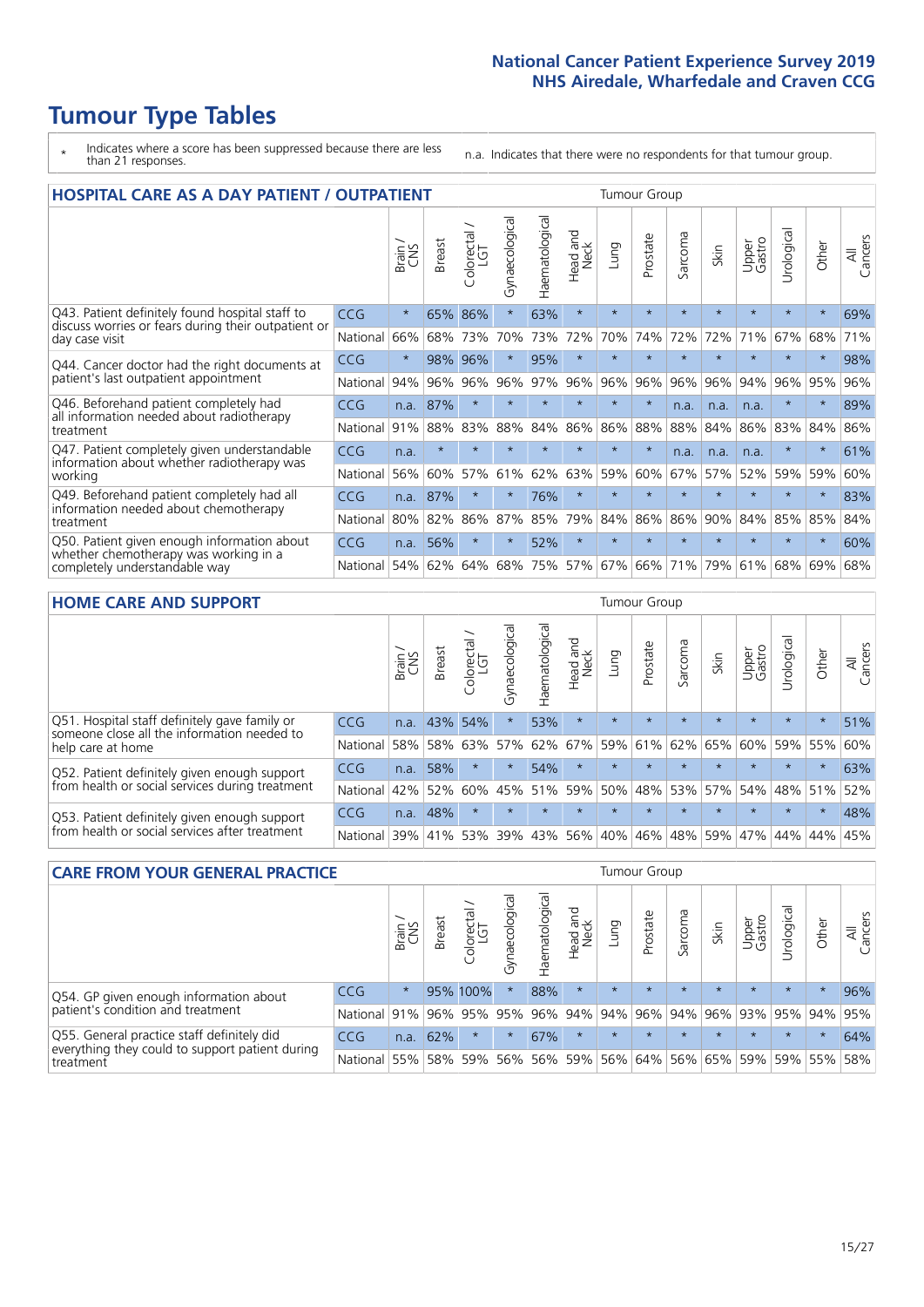# **Tumour Type Tables**

- \* Indicates where a score has been suppressed because there are less than 21 responses.
- n.a. Indicates that there were no respondents for that tumour group.

#### **YOUR OVERALL NHS CARE** THE TWO CONTROLLER THE THE THROUP CHANGE THE TUMOUR GROUP

|            | Brain<br>CNS | <b>Breast</b> | Colorectal<br>LGT | Gynaecological | Haematological | aad and<br>Neck<br>Head | Lung    | Prostate | Sarcoma | Skin    | Upper<br>Gastro | लु<br>Urologia | Other   | All<br>Cancers |
|------------|--------------|---------------|-------------------|----------------|----------------|-------------------------|---------|----------|---------|---------|-----------------|----------------|---------|----------------|
| <b>CCG</b> | $\star$      | 67%           | 54%               | $\star$        | 63%            | $\star$                 | $\star$ | $\star$  | $\star$ | $\star$ | $\star$         | 90%            | $\star$ | 71%            |
| National   | 60%          | 73%           | 73%               | 69%            | 75%            | 73%                     | 73%     | 75%      | 70%     | 79%     | 69%             | 74%            | 68%     | 73%            |
| <b>CCG</b> | $\star$      | 34%           | 36%               |                | 39%            | $\star$                 | $\star$ | $\star$  | $\star$ | $\star$ | $\star$         | $\star$        | $\star$ | 35%            |
| National   | 36%          | 41%           | 40%               | 34%            | 36%            | 39%                     | 36%     | 40%      | 34%     | 44%     | 36%             | 33%            | 31%     | 38%            |
| <b>CCG</b> | $\star$      | 85%           | 87%               |                | 86%            | $\star$                 | $\star$ | $\star$  | $\star$ | $\star$ |                 | 96%            | $\star$ | 88%            |
| National   | 85%          | 90%           | 88%               | 87%            | 91%            | 90%                     | 90%     | 88%      | 88%     | 90%     | 86%             |                |         | 89%            |
| <b>CCG</b> | $\star$      | 49%           | 50%               |                | 38%            | $\star$                 | $\star$ | $\star$  | $\star$ | $\star$ | $\star$         | 83%            | $\ast$  | 54%            |
| National   | 58%          | 68%           | 73%               | 66%            | 66%            | 71%                     | 71%     | 76%      | 68%     | 73%     | 66%             | 75%            | 64%     | 69%            |
| <b>CCG</b> | $\star$      | 25%           | 52%               |                | 38%            | $\star$                 | $\star$ | $\star$  | $\star$ | $\star$ |                 | 18%            | $\star$ | 33%            |
| National   | 42%          | 30%           | 32%               | 31%            |                |                         | 34%     | 31%      | 36%     | 20%     | 36%             | 21%            | 32%     | 30%            |
| <b>CCG</b> | $\star$      | 8.7           | 8.4               | $\star$        | 8.6            | $\star$                 | $\star$ | $\star$  | $\star$ | $\star$ | $\star$         | 9.2            | $\ast$  | 8.8            |
| National   | 8.6          | 8.9           | 8.8               | 8.7            | 8.9            | 8.8                     | 8.8     | 8.8      | 8.8     | 8.9     | 8.7             | 8.7            | 8.7     | 8.8            |
|            |              |               |                   |                |                |                         | 33% 21% |          |         |         |                 |                | 85%     | 87%            |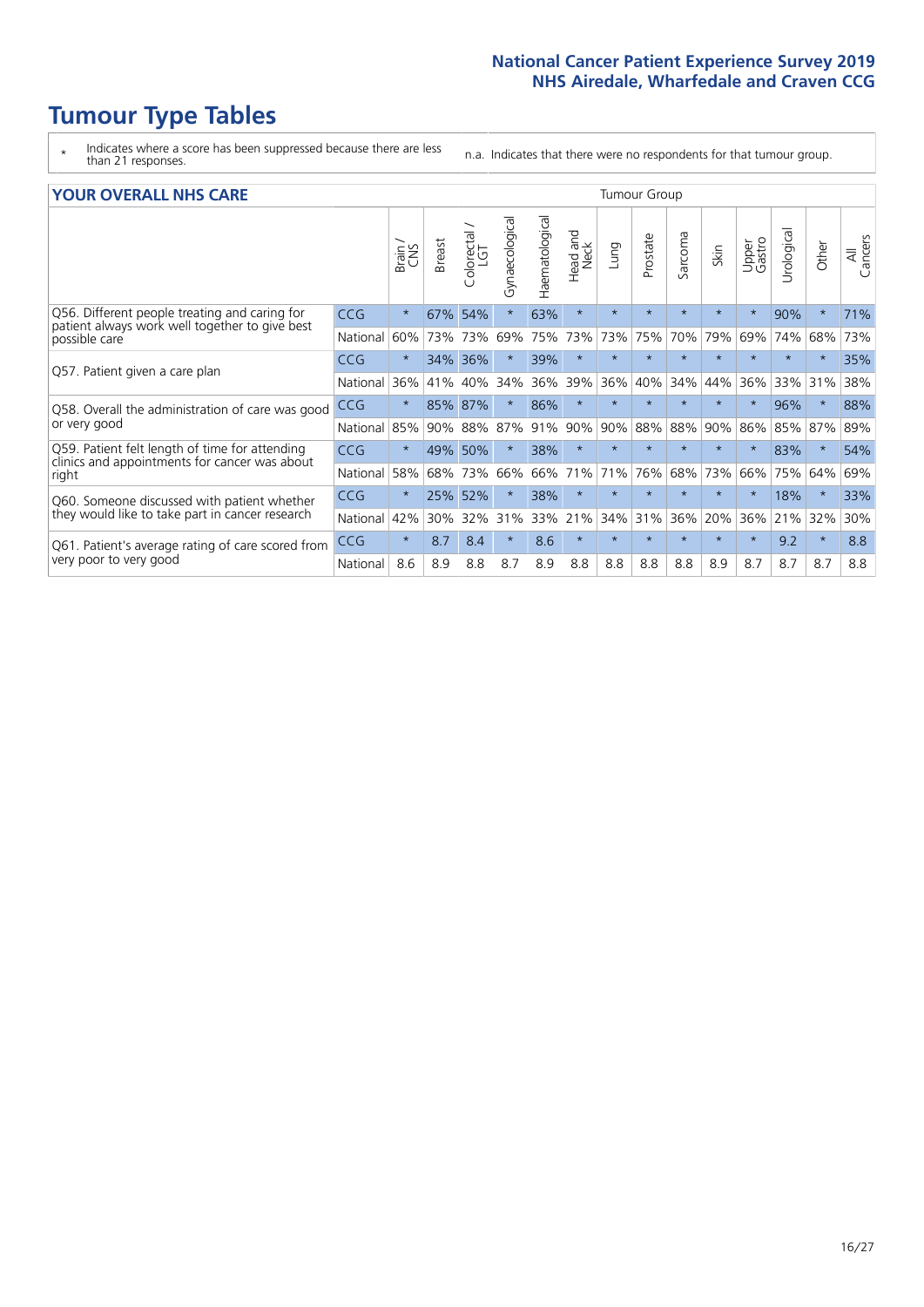### **Year on Year Charts**





#### **DIAGNOSTIC TESTS**





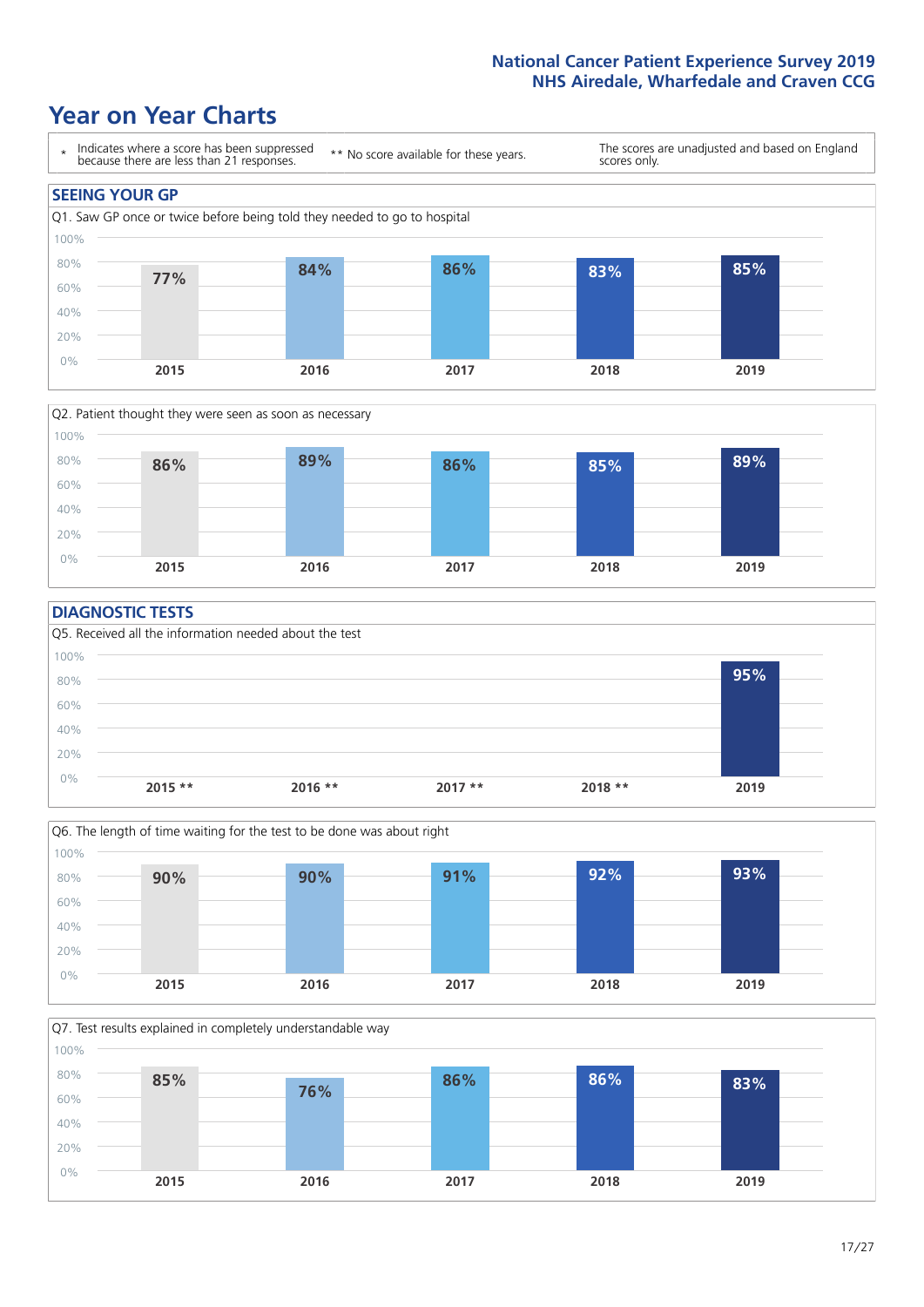







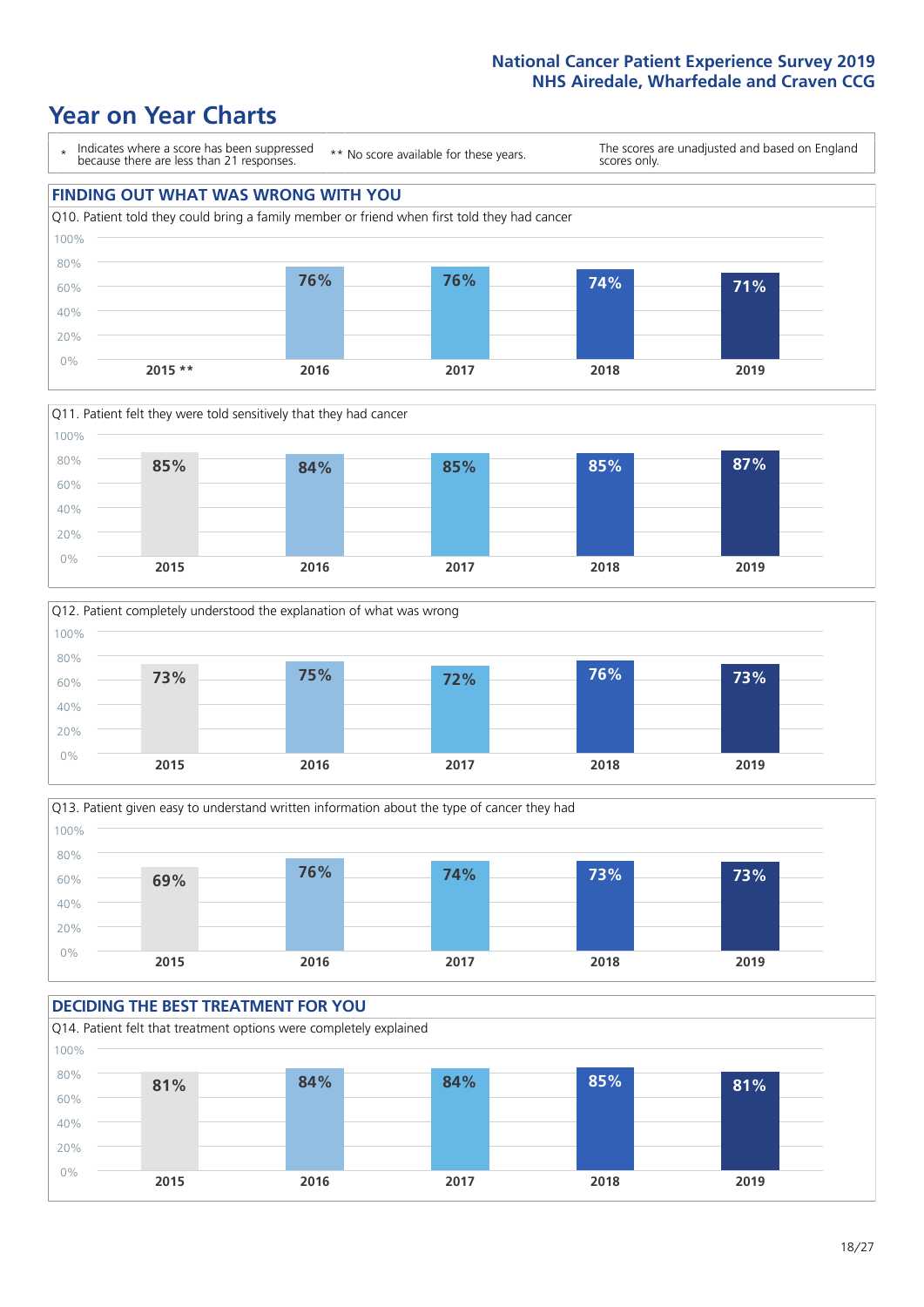





Q18. Patient definitely involved as much as they wanted in decisions about care and treatment  $0%$ 20% 40% 60% 80% 100% **2015 \*\* 2016 \*\* 2017 \*\* 2018 \*\* 2019 84%**

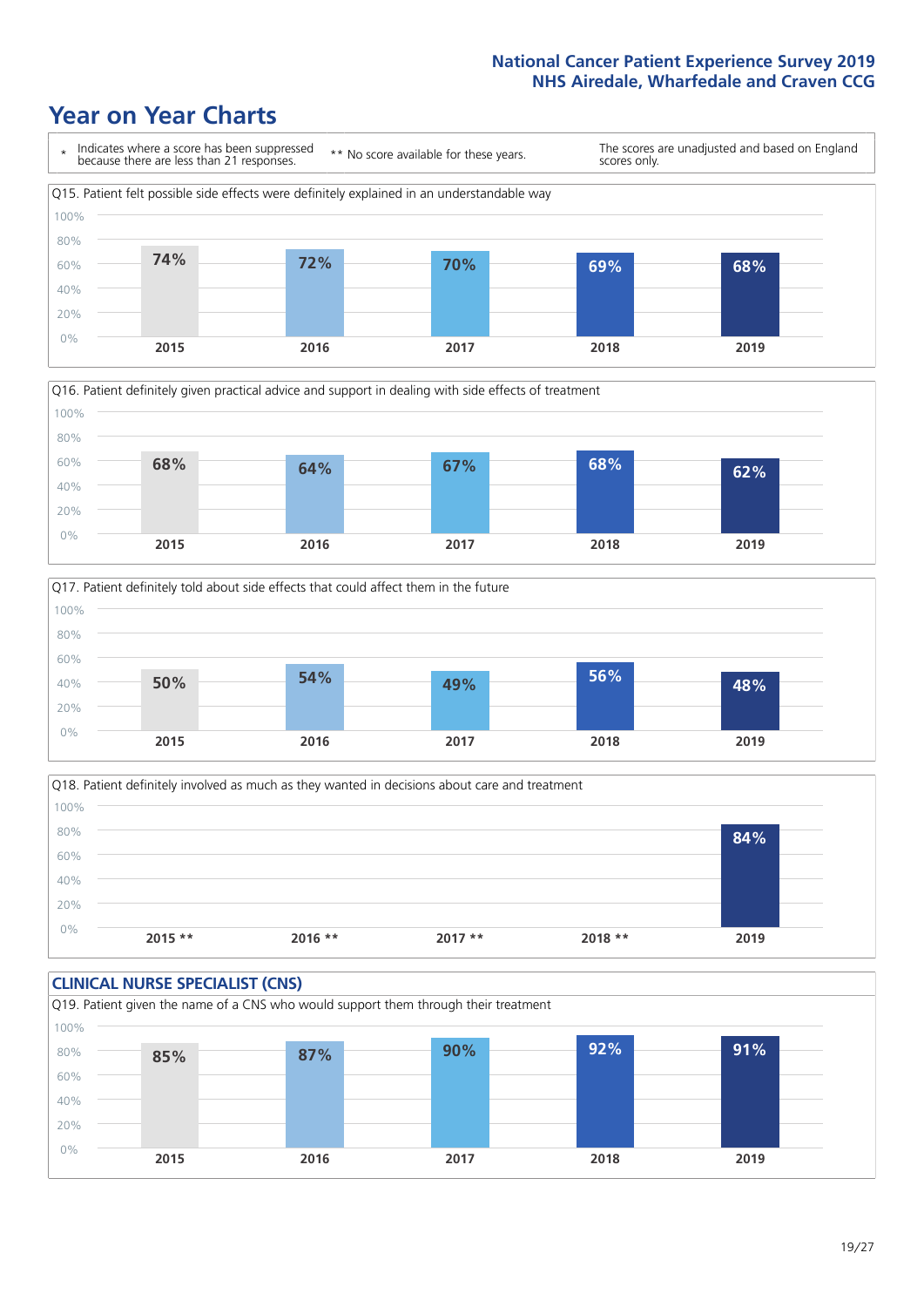### **Year on Year Charts**









Q24. Hospital staff gave information on getting financial help or possible benefits 0% 20% 40% 60% 80% 100% **2015 2016 2017 2018 2019 55% 60% 57% 63% 61%**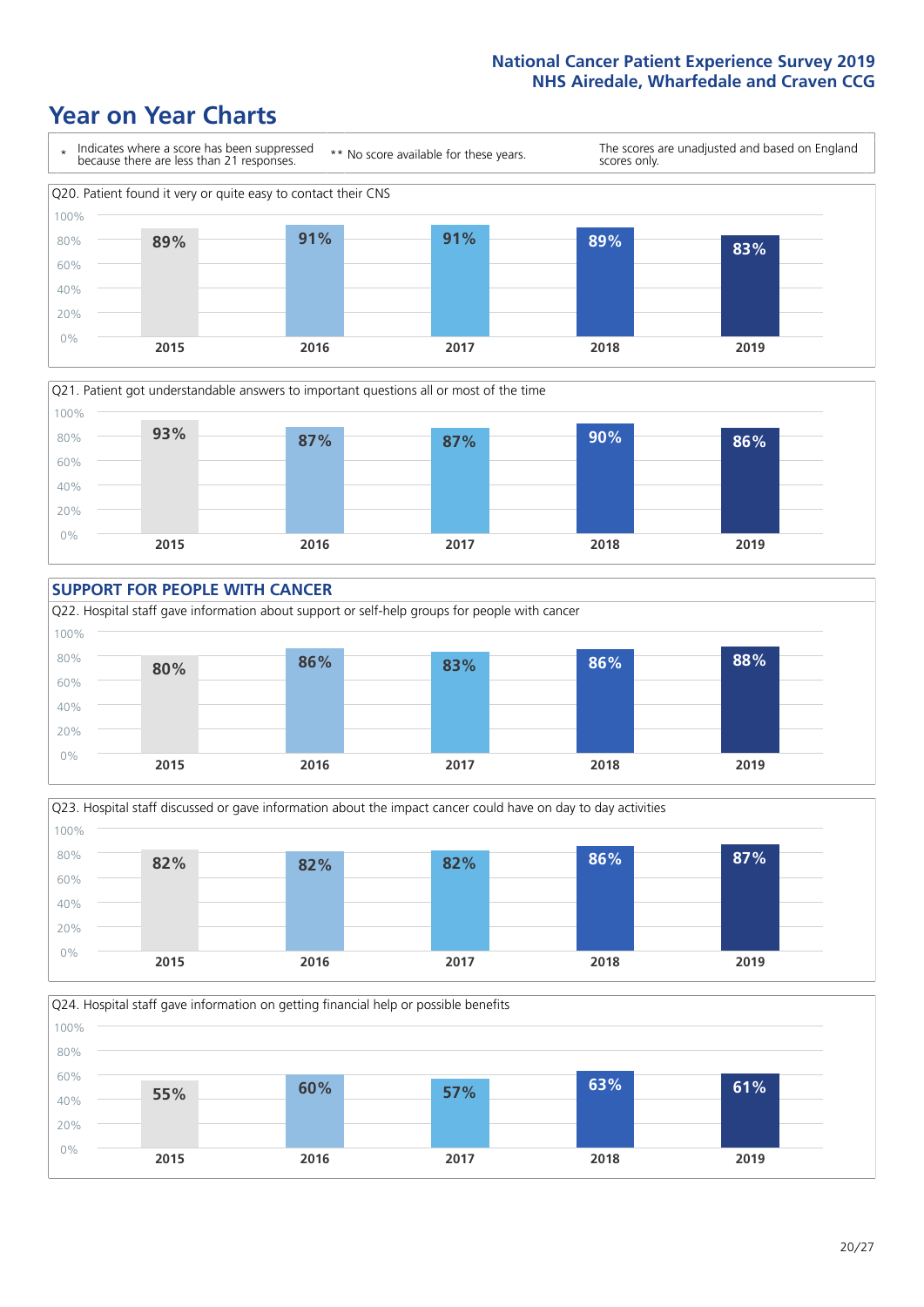### **Year on Year Charts**



#### **OPERATIONS**





#### **HOSPITAL CARE AS AN INPATIENT** Q30. Hospital staff didn't talk in front of patient as if patient wasn't there 0% 20% 40% 60% 80% 100% **2015 \*\* 2016 \*\* 2017 \*\* 2018 \*\* 2019 84%**

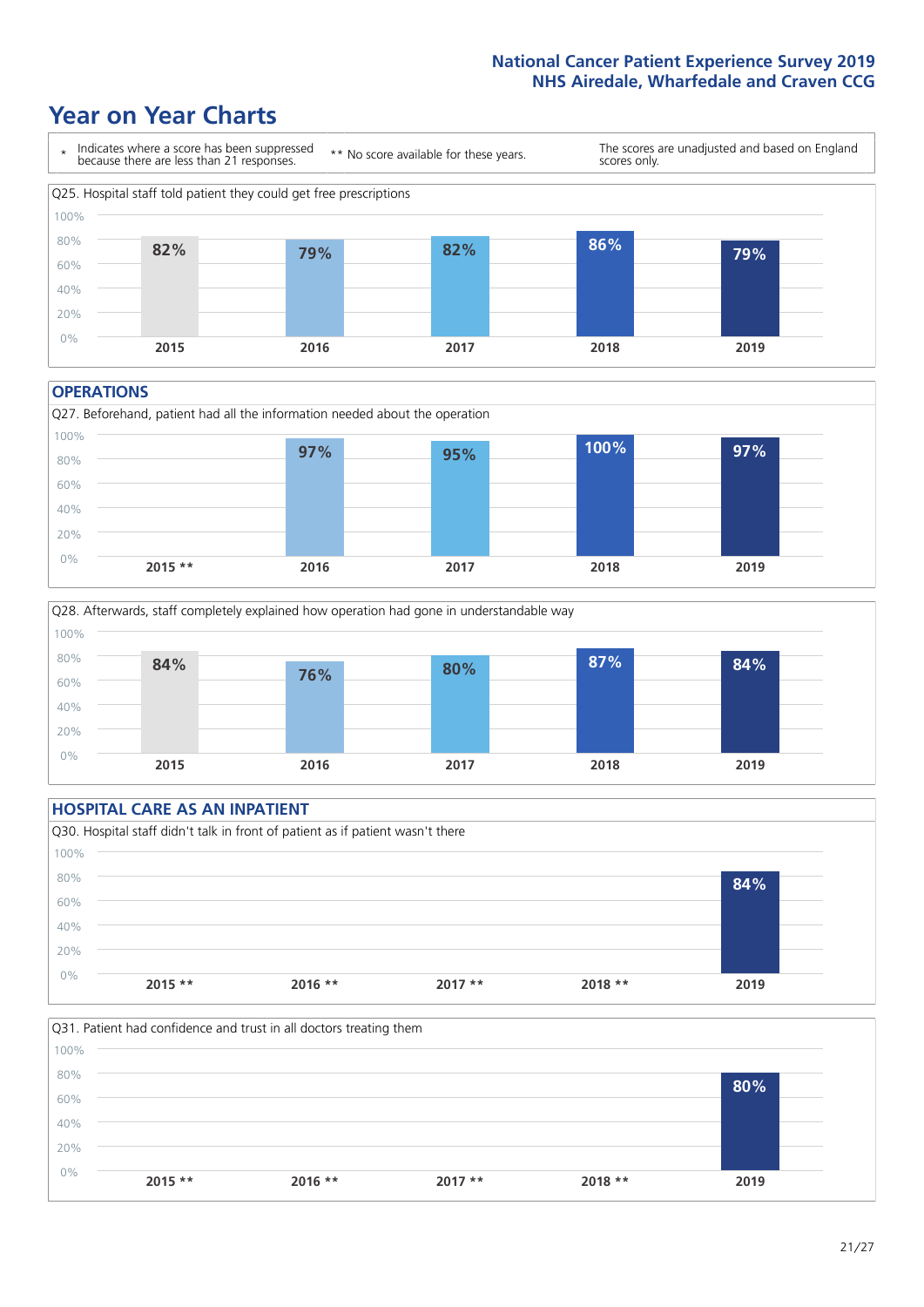







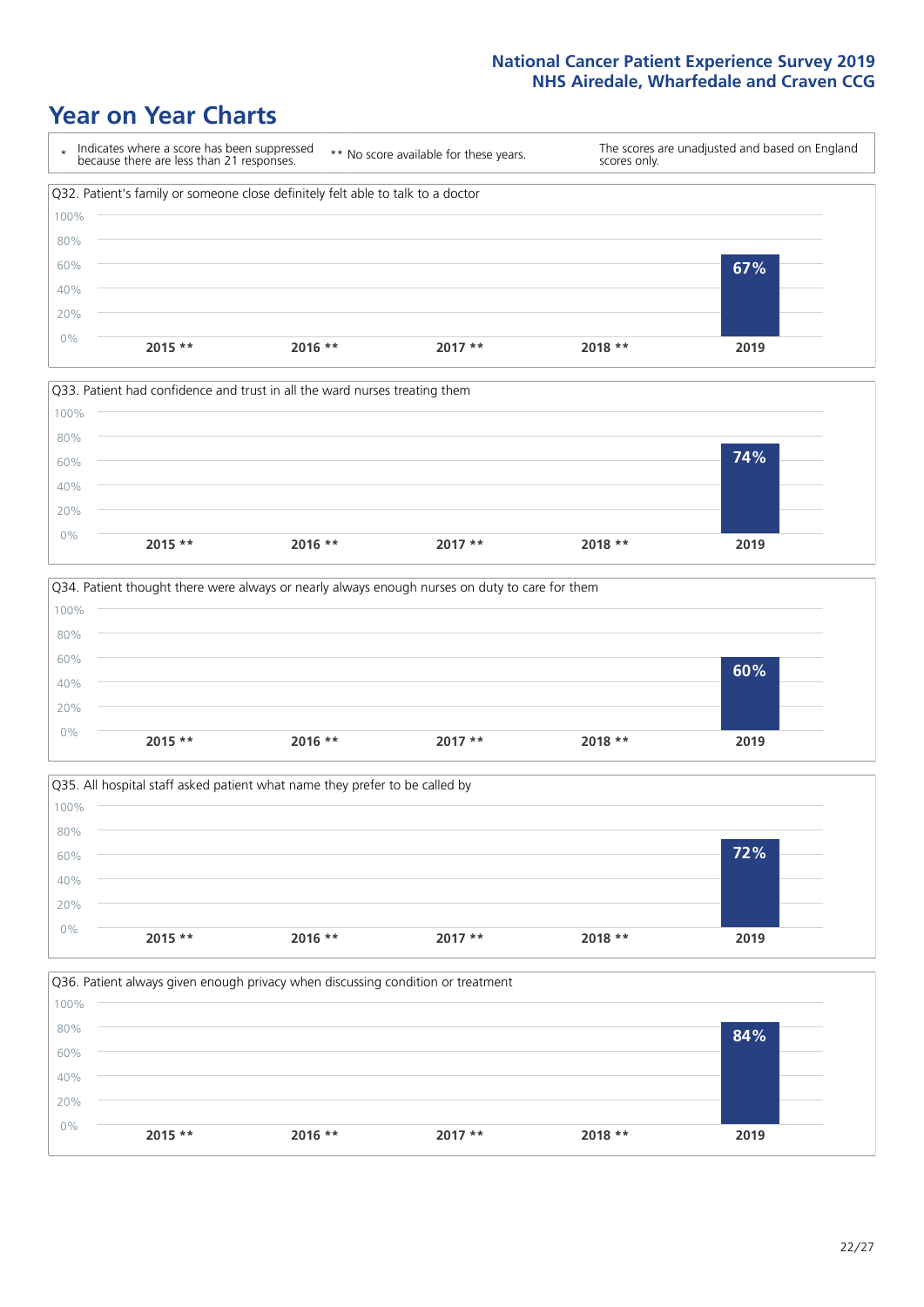







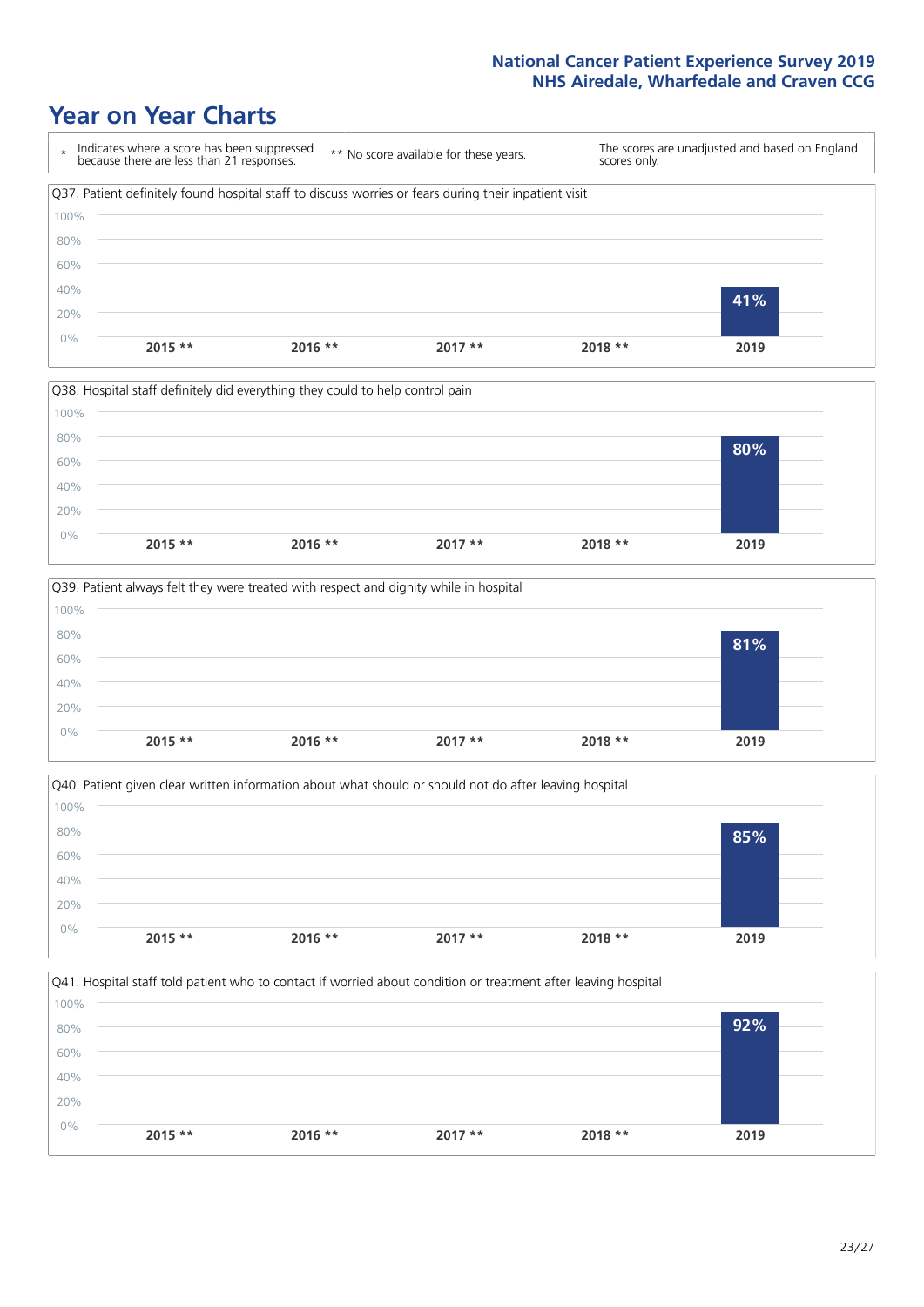







Q49. Beforehand patient completely had all information needed about chemotherapy treatment

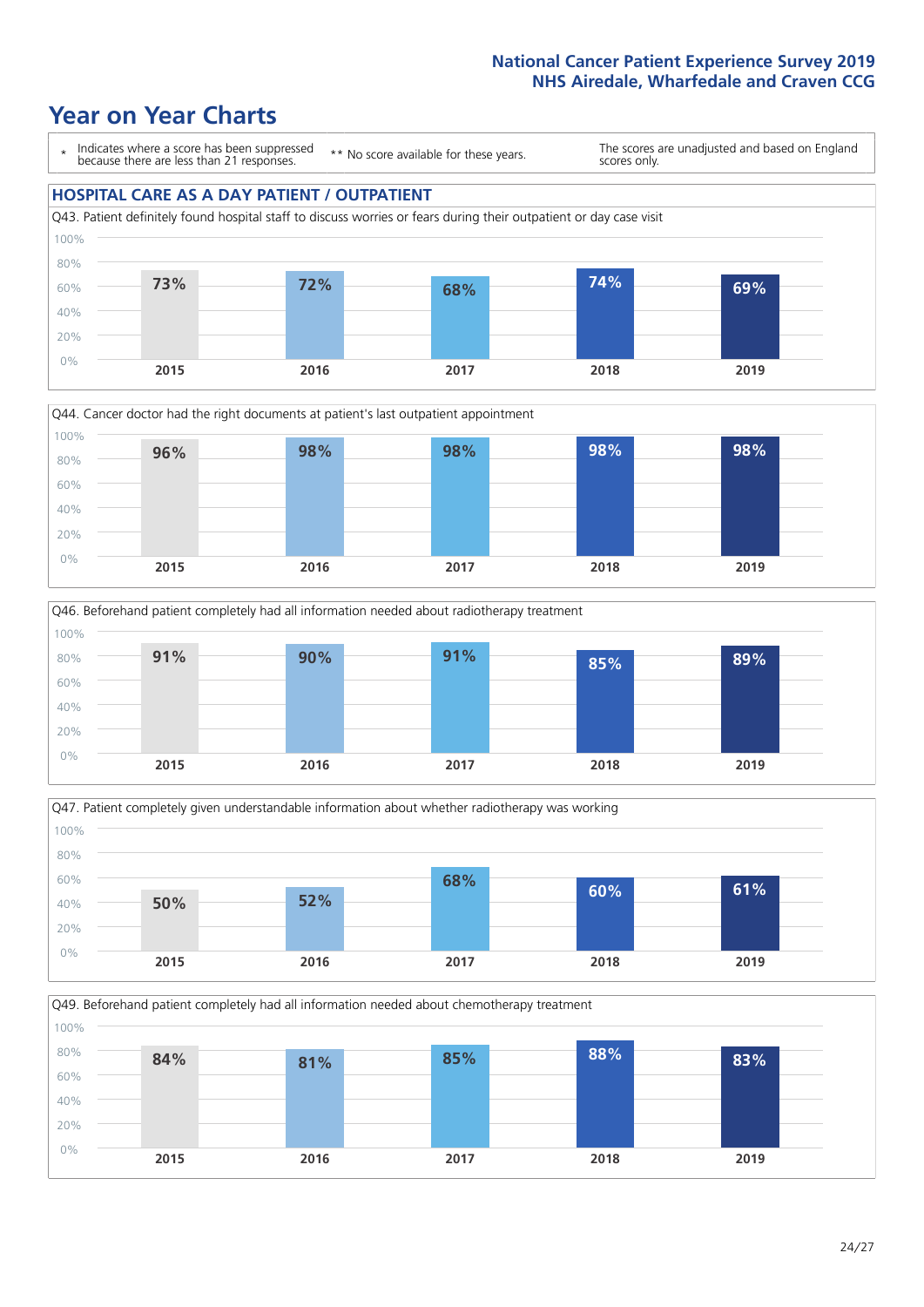### **Year on Year Charts**



#### **HOME CARE AND SUPPORT**







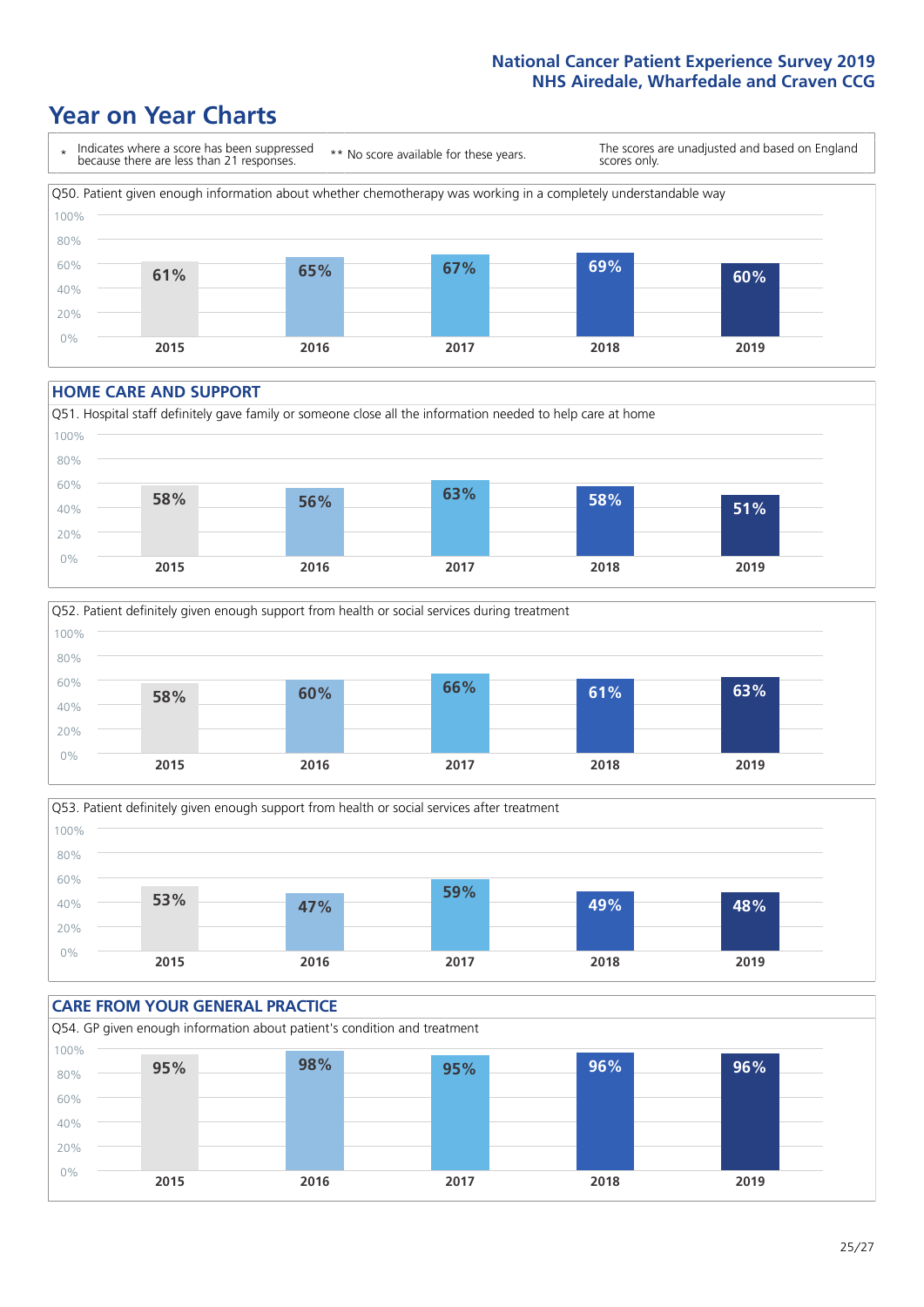### **Year on Year Charts**



#### **YOUR OVERALL NHS CARE**







Q59. Patient felt length of time for attending clinics and appointments for cancer was about right